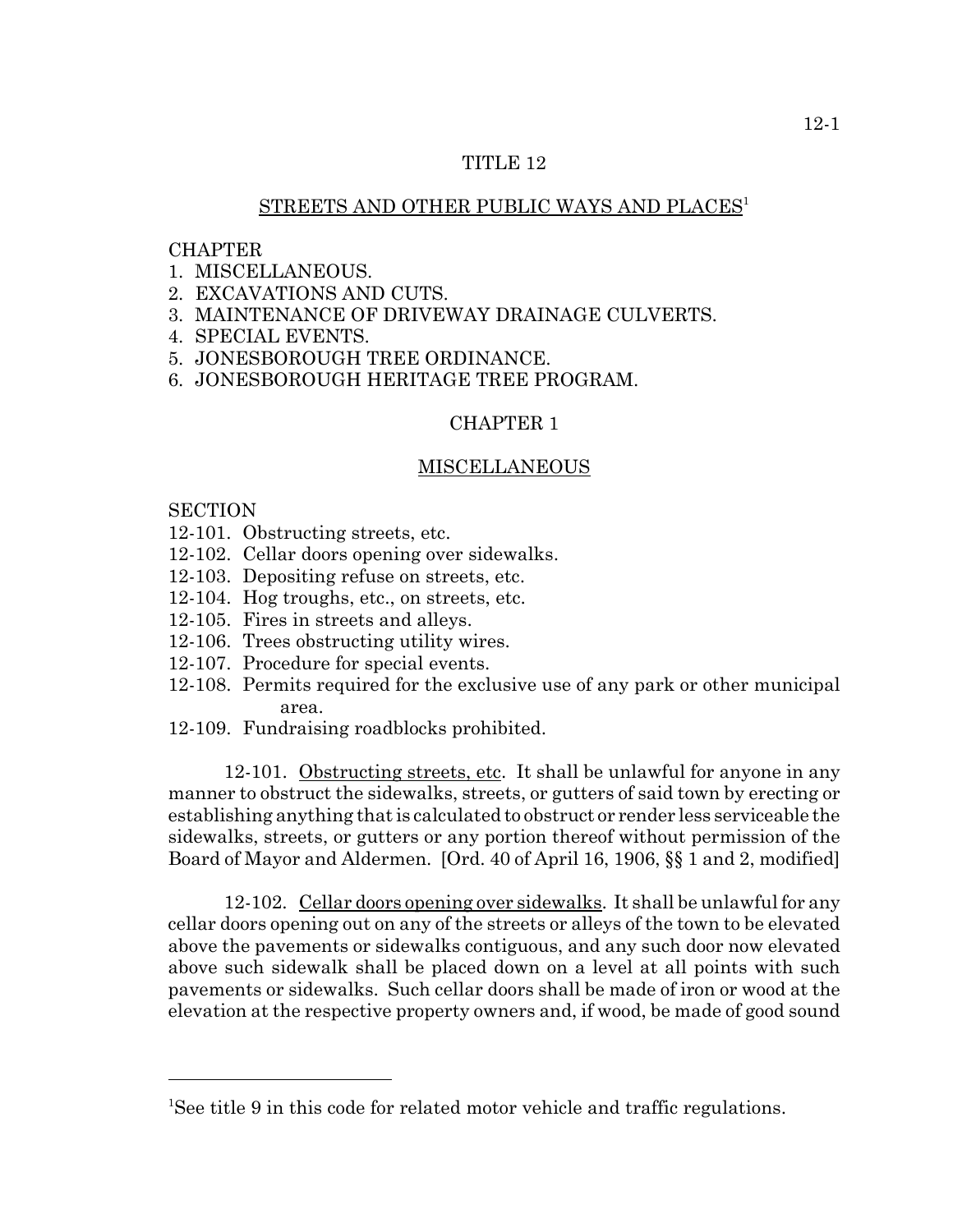seasoned timber not less than one and one-half inches in thickness and kept in good repair at all times. [Ord. 26 of April 16, 1906, § 1]

12-103. Depositing refuse on streets, etc. It shall be unlawful for any person to throw or cast any peelings or the hulls of any fruits, vegetables, or nuts, any pieces of glass, or metal, rocks, bricks, paper, wood, or sharp substance of any kind, or any refuse, matter, garbage, or filthy matter of any kind on the streets or sidewalks. [Ord. of Jan. 2, 1914, § 1]

12-104. Hog troughs, etc., on streets, etc. It shall be unlawful for any person to keep any hog trough, bin, or vessel for feeding swine, or for any other purpose, on any of the streets or alleys of said town, or keep any hog pen on or so near any of said streets or alleys as to become a nuisance. [Ord. 18 of April 16, 1906, § 1]

12-105. Fires in streets and alleys. It shall be unlawful for any person to build a fire on any of the streets or alleys of the town unless by permission. [Ord. 22 of April 16, 1906, § 1]

12-106. Trees obstructing utility wires. The growing or permitting to grow of trees by the owner of adjacent or abutting property upon the streets of said town, or upon the sidewalks thereof, in such a manner as to obstruct the electric lights or telephone wires of said town is hereby declared to be a nuisance.

All trees upon the sidewalks or upon the streets of said town which so obstruct or interfere with the electric light or telephone wires shall be removed within a reasonable time after notification by the recorder to do so. Anyone failing to remove such trees after notice by the recorder to do so shall be guilty of a misdemeanor, and each day that a violation continues shall constitute a separate offence.

Provided, however, that anyone wishing to retain trees upon, abutting, or near his premises may apply to the Board of Mayor and Aldermen for permission to prune or trim such trees in lieu of pecuniary penalties in such manner as to prevent same from obstructing said electric lights or telephone wires, and said board may grant to the person permission to prune or trim said trees, but same shall be under the supervision of the board or the chief of police. [Ord. 49 of April 16, 1906, §§ 1, 2, and 3]

12-107. Procedure for special events. The sponsoring organization of any special event shall be responsible for the following:

(1) The preparation of a plan of the special event which is to be approved by the Board of Mayor and Aldermen and shall include the exact delineation of any streets, parks or other public rights-of-way to be closed or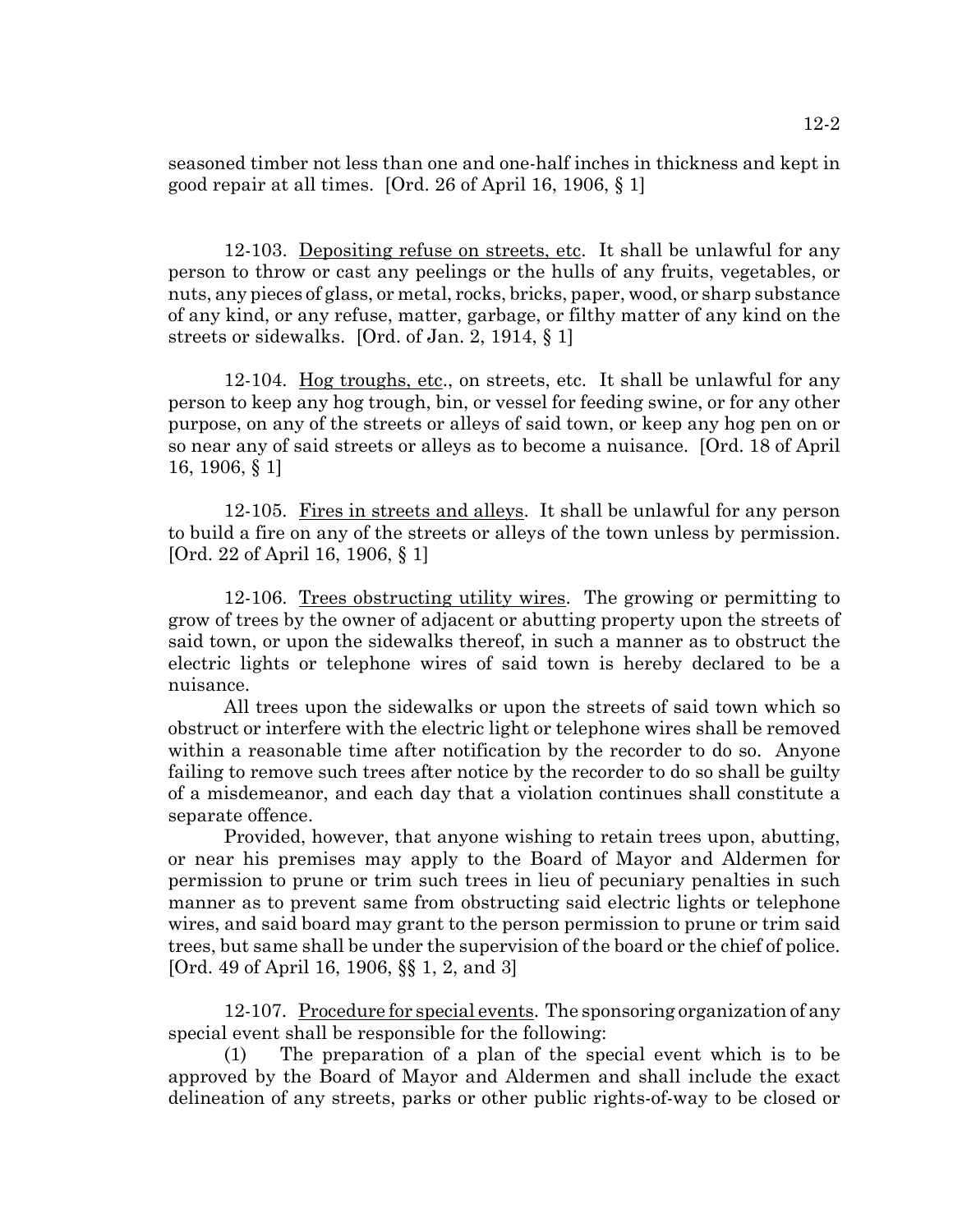used in any manner as part of the special event. This plan shall also address all other items listed in the Procedure for Special Events as adopted by the town.

(2) The acquisition of a special events permit to cover business authorized by the sponsor. The sponsor must be a tax exempt nonprofit organization as defined by the Tennessee Code Annotated. Such permits shall be limited to a period of not more than 14 consecutive days and shall amount to \$50.00 for each sponsored event.

(3) The determination of all participants in the special events and the location of any booths, vending operation, stalls or other facility proposed to be used in the special event. No person shall knowingly join or participate in any special event in violation of any of the terms, conditions or regulations of the permit issued therefore, or knowingly join or participate in any event without the consent and over the objection of the permittee or in any manner interfere with the orderly conduct of such event.

(4) The acquisition of a blanket insurance policy to cover the eventuality of any liability which might be incurred during the special event. [Ord. of June 27, 1989]

12-108. Permits required for the exclusive use of any park or other municipal area. It shall be unlawful for any person, corporation or organization to conduct public meetings, assemblies, worship services, entertainment, demonstrations, or political rallies, within the general confines of a park or municipal area without a permit, issued by the town recorder, and shall be allowed only in those areas so designated by the permit. It is generally accepted that all park areas or municipal areas are open and accessible to, and maintained for, the general public at large. Prior to being issued a "municipal area permit," the person or organization requesting the permit shall post a \$25.00 cash deposit with the town recorder to cover any cost to the town for clean-up of the area. Said deposit shall be returned to the permittee if no cleanup is required. [as added by Ord. #2000-15, Sept. 2000]

12-109. Fundraising roadblocks prohibited. All fundraising using roadblocks with personnel standing in open public streets within the corporate limits of the Town of Jonesborough is expressly prohibited. (as added by Ord. #2003-18, Oct. 2003)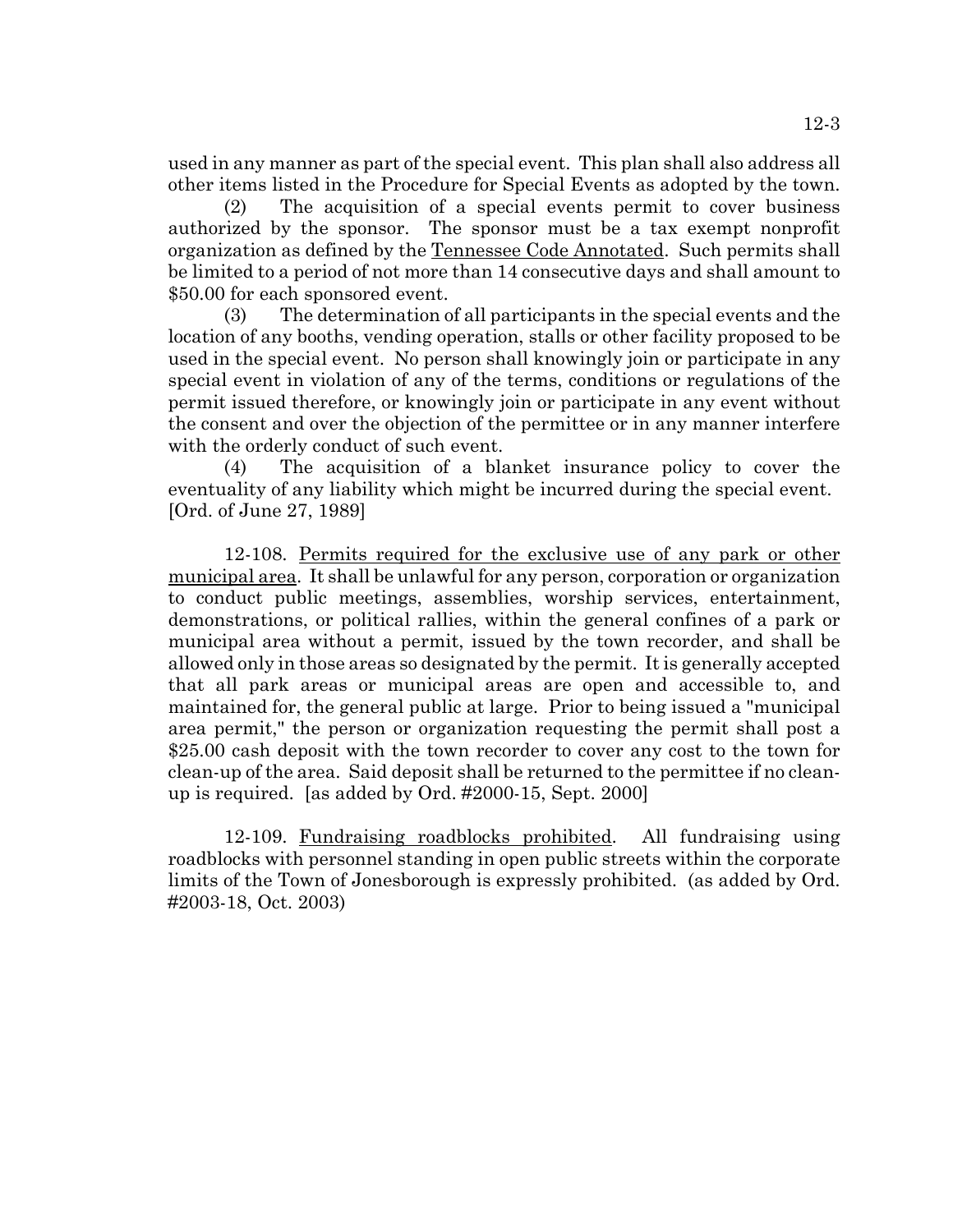## CHAPTER 2

## EXCAVATIONS AND CUTS<sup>1</sup>

#### **SECTION**

- 12-201. Permit required.
- 12-202. Applications.
- 12-203. Fee.
- 12-204. Deposit or bond.
- 12-205. Manner of excavating--barricades and lights--temporary sidewalks.
- 12-206. Restoration of streets, etc.
- 12-207. Insurance.
- 12-208. Time limits.
- 12-209. Supervision.
- 12-210. Driveway curb cuts.

12-201. Permit required. It shall be unlawful for any person, firm, corporation, association, or others, to make any excavation in any street, alley, or public place, or to tunnel under any street, alley, or public place without having first obtained a permit as herein required, and without complying with the provisions of this chapter; and it shall also be unlawful to violate, or vary from, the terms of any such permit; provided, however, any person maintaining pipes, lines, or other underground facilities in or under the surface of any street may proceed with an opening without a permit when emergency circumstances demand the work to be done immediately and a permit cannot reasonably and practicably be obtained beforehand. The person shall thereafter apply for a permit on the first regular business day on which the office of the recorder is open for business and said permit shall be retroactive to the date when the work was begun. [Code of 1982]

12-202. Applications. Applications for such permits shall be made to the recorder or such person as he may designate to receive such applications, and shall state thereon the location of the intended excavation or tunnel, the size thereof, the purpose thereof, the person, firm, corporation, association, or others doing the actual excavating, the name of the person, firm, corporation, association, or others for whom the work is being done, and shall contain an agreement that the applicant will comply with all ordinances and laws relating

<sup>&</sup>lt;sup>1</sup>Sections 12-201 through 12-209 in this chapter were taken substantially from the ordinance upheld by the Tennessee Supreme Court in the 1960 case of City of Paris, Tennessee v. Paris-Henry County Public Utility District, 207 Tenn. 388, 340 S. W. 2d 885.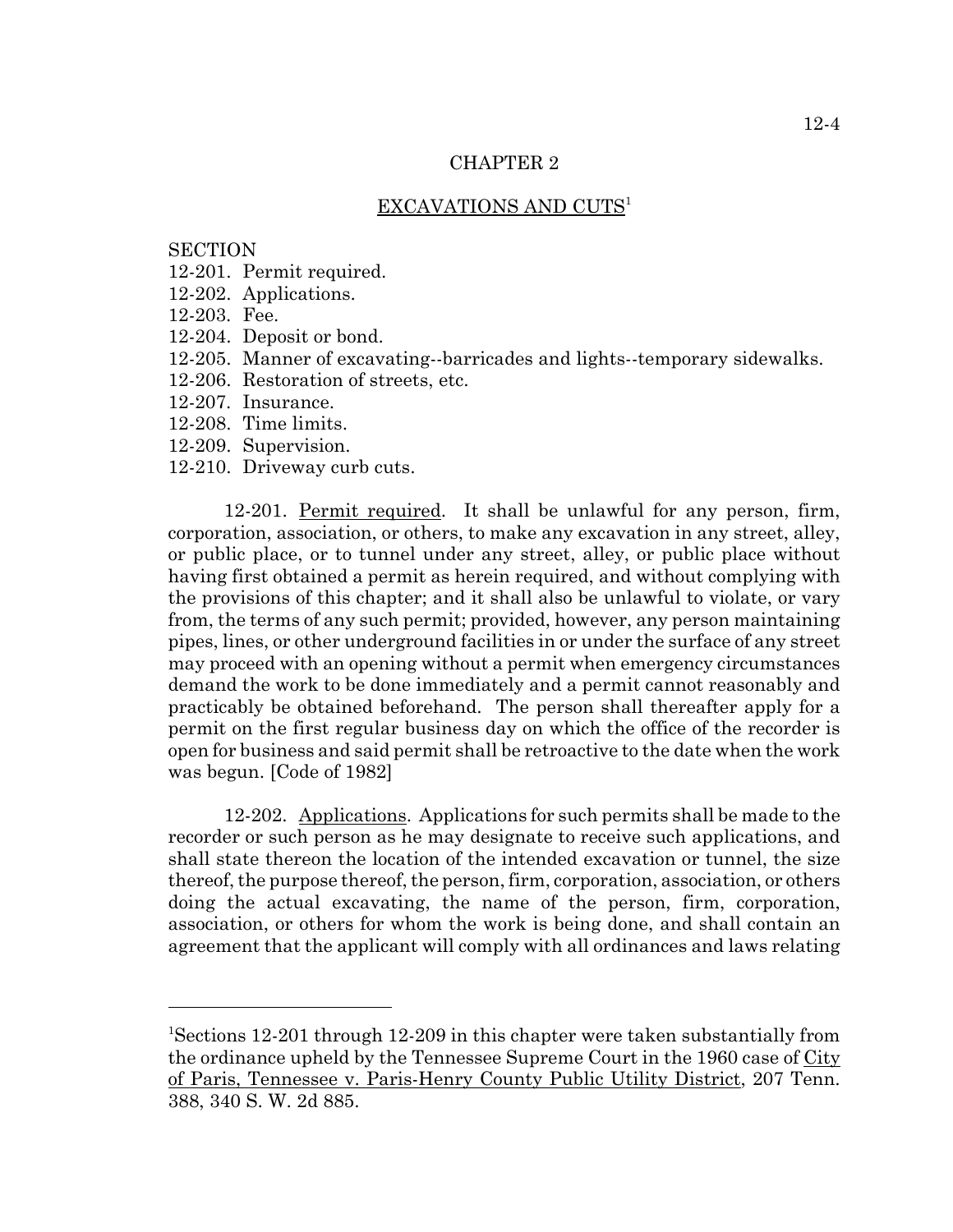to the work to be done. Such application shall be rejected or approved by the recorder within twenty-four (24) hours of its filing. [Code of 1982]

12-203. Fee. The fee for such permits shall be two dollars (\$2.00) for excavations which do not exceed twenty-five (25) square feet in area or tunnels not exceeding twenty-five (25) feet in length; and twenty-five cents (\$0.25) for each additional square foot in the case of excavations, or lineal foot in the case of tunnels; but not to exceed one hundred dollars (\$100.00) for any permit. [Code of 1982]

12-204. Deposit or bond. No such permit shall be issued unless and until the applicant therefor has deposited with the recorder a cash deposit. The deposit shall be in the sum of twenty-five dollars (\$25.00) if no pavement is involved or seventy-five dollars (\$75.00) if the excavation is in a paved area and shall insure the proper restoration of the ground and laying of the pavement, if any. Where the amount of the deposit is clearly inadequate to cover the cost of restoration, the recorder may increase the amount of the deposit to an amount considered by him to be adequate to cover the said cost. From this deposit shall be deducted the expense to the town of relaying the surface of the ground or pavement, and of making the refill if this is done by the town or at its expense. The balance shall be returned to the applicant without interest after the tunnel or excavation is completely refilled and the surface or pavement is restored.

In lieu of a deposit the applicant may deposit with the recorder a surety bond in such form and amount as the recorder shall deem adequate to cover the costs to the town if the applicant fails to make proper restoration. [Code of 1982]

12-205. Manner of excavating--barricades and lights--temporary sidewalks. Any person, firm, corporation, association, or others making any excavation or tunnel shall do so according to the terms and conditions of the application and permit authorizing the work to be done. Sufficient and proper barricades and lights shall be maintained to protect persons and property from injury by or because of the excavation being made. If any sidewalk is blocked by any such work, a temporary sidewalk shall be constructed and provided which shall be safe for travel and convenient for users. [Code of 1982]

12-206. Restoration of streets, etc. Any person, firm, corporation, association, or others making any excavation or tunnel in or under any street, alley, or public place in the Town of Jonesborough shall restore said street, alley, or public place to its original condition except for the surfacing, which shall be done by the town, but shall be paid for promptly upon completion by such person, firm, corporation, association, or others for which the excavation or tunnel was made. In case of unreasonable delay in restoring the street, alley, or public place, the public works director shall give notice to the person, firm,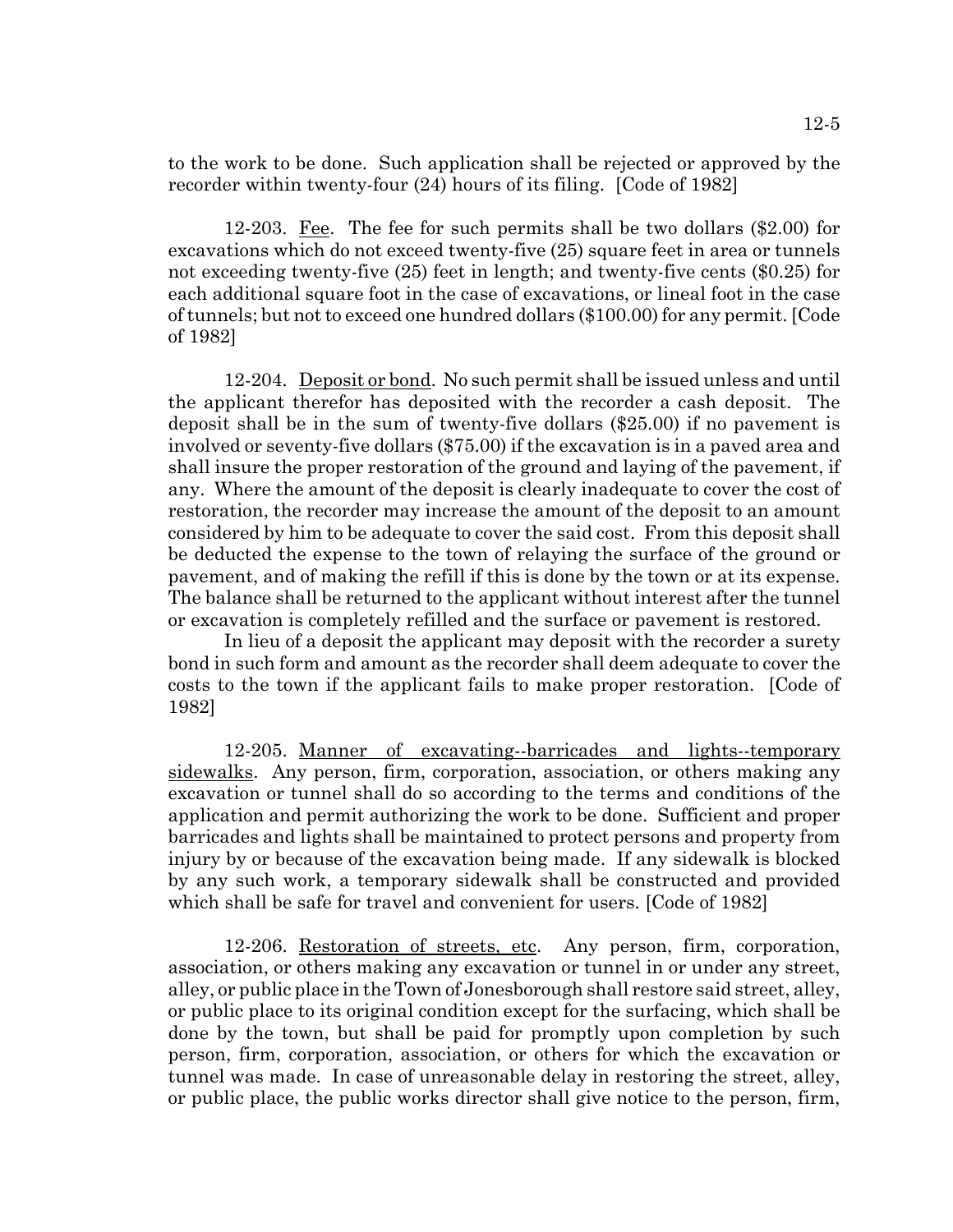12-6

corporation, association, or others that unless the excavation or tunnel is refilled properly within a specified reasonable period of time, the town will do the work and charge the expense of doing the same to such person, firm, corporation, association, or others. If within the specified time the conditions of the above notice have not been complied with, the work shall be done by the town, an accurate account of the expense involved shall be kept, and the total cost shall be charged to the person, firm, corporation, association, or others who made the excavation or tunnel. [Code of 1982]

12-207. Insurance. In addition to making the deposit or giving the bond hereinbefore required to insure that proper restoration is made, each person applying for an excavation permit shall file a certificate of insurance indicating that he is insured against claims for damages for personal injury as well as against claims for property damage which may arise from or out of the performance of the work, whether such performance be by himself, his subcontractor, or anyone directly or indirectly employed by him. Such insurance shall cover collapse, explosive hazards, and underground work by equipment on the street, and shall include protection against liability arising from completed operations. The amount of the insurance shall be prescribed by the recorder in accordance with the nature of the risk involved; provided, however, that the liability insurance for bodily injury shall not be less than \$100,000 for each person and \$300,000 for each accident, and for property damages not less than \$25,000 for any one (1) accident, and a \$75,000 aggregate. [Code of 1982]

12-208. Time limits. Each application for a permit shall state the length of time it is estimated will elapse from the commencement of the work until the restoration of the surface of the ground or pavement, or until the refill is made ready for the pavement to be put on by the town if the town restores such surface pavement. It shall be unlawful to fail to comply with this time limitation unless permission for an extension of time is granted by the recorder. [Code of 1982]

12-209. Supervision. The public works director shall from time to time inspect all excavations and tunnels being made in or under any public street, alley, or other public place in the town and see to the enforcement of the provisions of this chapter. Notice shall be given to him at least ten (10) hours before the work of refilling any such excavation or tunnel commences. [Code of 1982]

12-210. Driveway curb cuts. No one shall cut, build, or maintain a driveway across a curb or sidewalk without first obtaining a permit from the building inspector who will seek planning commission approval when deemed necessary. Such a permit will not be issued when the contemplated driveway is to be so located or constructed as to create an unreasonable hazard to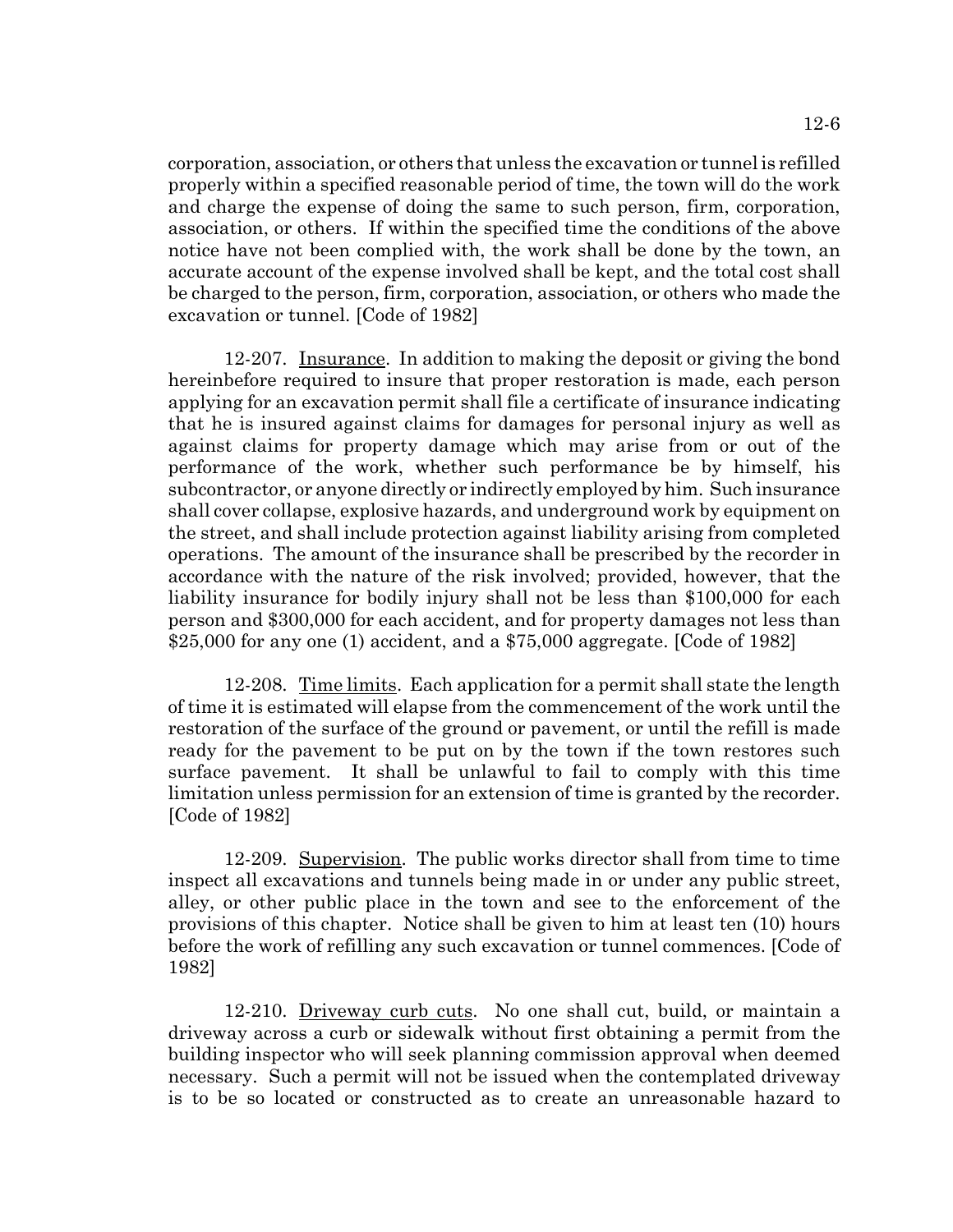pedestrian and/or vehicular traffic. No driveway shall exceed thirty-five (35) feet in width at its outer or street edge, and when two (2) or more adjoining driveways are provided for the same property, a safety island of not less than ten (10) feet in width at its outer or street edge shall be provided. Driveway aprons shall not extend into the street. [Code of 1982]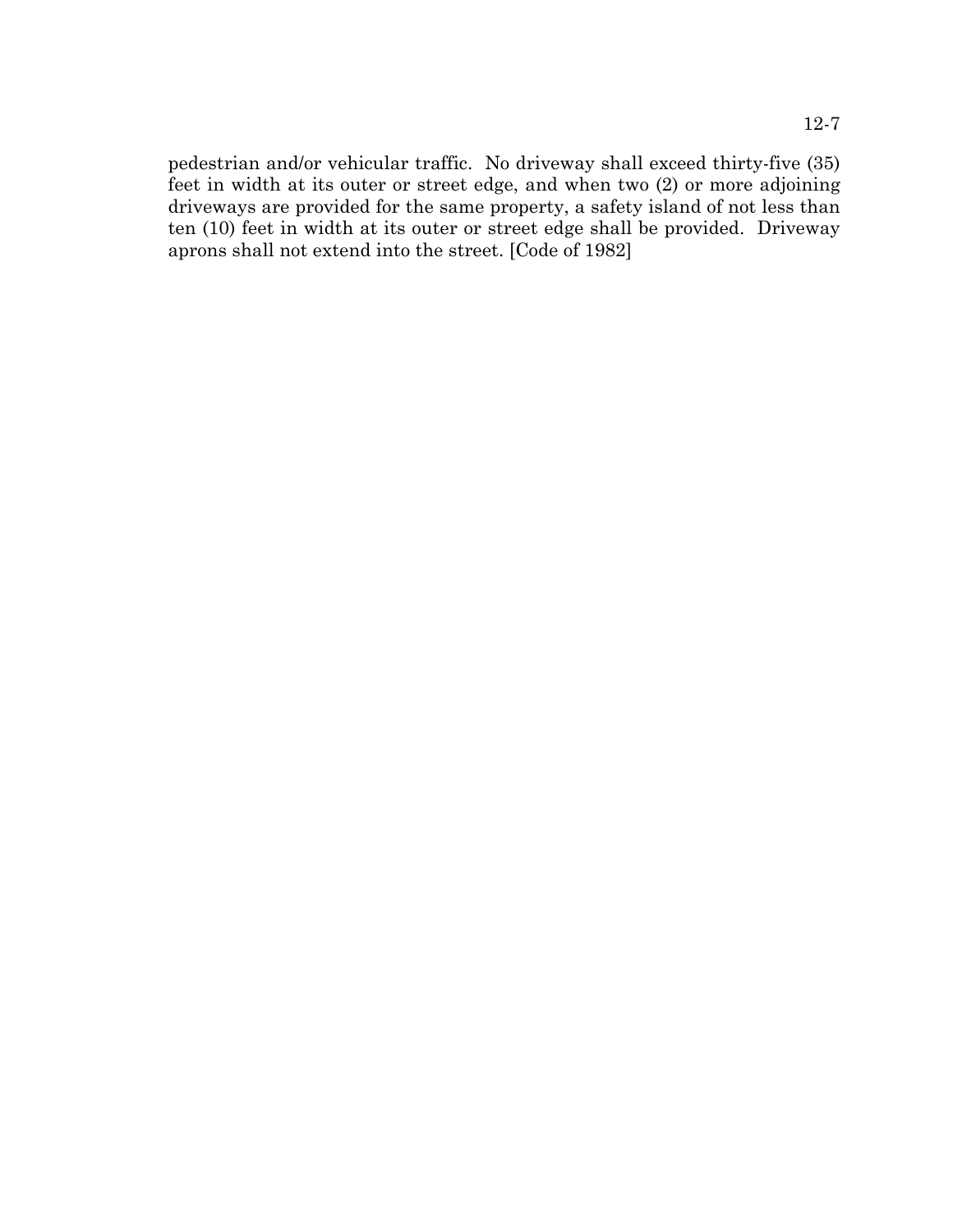## CHAPTER 3

## MAINTENANCE OF DRIVEWAY DRAINAGE CULVERTS

#### **SECTION**

- 12-301. Maintenance of residential driveway drainage culverts.
- 12-302. Maintenance of multi-family residential, commercial and industrial driveway drainage culverts.
- 12-303. Time limitations to make repairs on drainage culverts.

12-301. Maintenance of residential driveway drainage culverts. Where residential driveways cross streetside drainage ditches requiring drainage culverts, it shall be the responsibility of the property owner served by the driveway, to maintain the drainage culvert in such a manner as to ensure an uninterrupted flow through the drainage culvert at all times. In the event of the drainage culvert being declared unusable by the town, the owner of the property served by the driveway shall be responsible for purchasing a replacement drainage culvert. The installation of the replacement drainage culvert will be made by the Town of Jonesborough. The town shall determine drainage culvert location, alignment, material, size and length. [as added by Ord. #2000-13, Sept. 2000]

12-302. Maintenance of multi-family residential, commercial and industrial driveway drainage culverts. Where multi-family residential, commercial and industrial driveways cross streetside drainage ditches requiring drainage culverts, it shall be the responsibility of the property owner served by the driveway to maintain the drainage culvert in such a manner as to ensure an uninterrupted flow through the drainage culvert at all times. In the event of the drainage culvert being declared unusable by the director of public works or his designee, the owner of the property served by the driveway shall be responsible for purchasing a replacement drainage culvert and for the installation of the drainage culvert. The director of public works or his designee shall determine drainage culvert location, alignment, material, size and length. [as added by Ord. #2000-13, Sept. 2000]

12-303. Time limitation to make repairs on drainage culverts. In the event a property owner is told by the director of public works or his designee that maintenance or replacement of the drainage culvert is required, the owner shall have sixty (60) days from the time notified by the department of public works to complete the required work. However, if the public welfare and health are endangered by a condition which needs to be corrected, the director of public works shall specify a time period less than sixty (60) days in which the work shall be completed. [as added by Ord. #2000-13, Sept. 2000]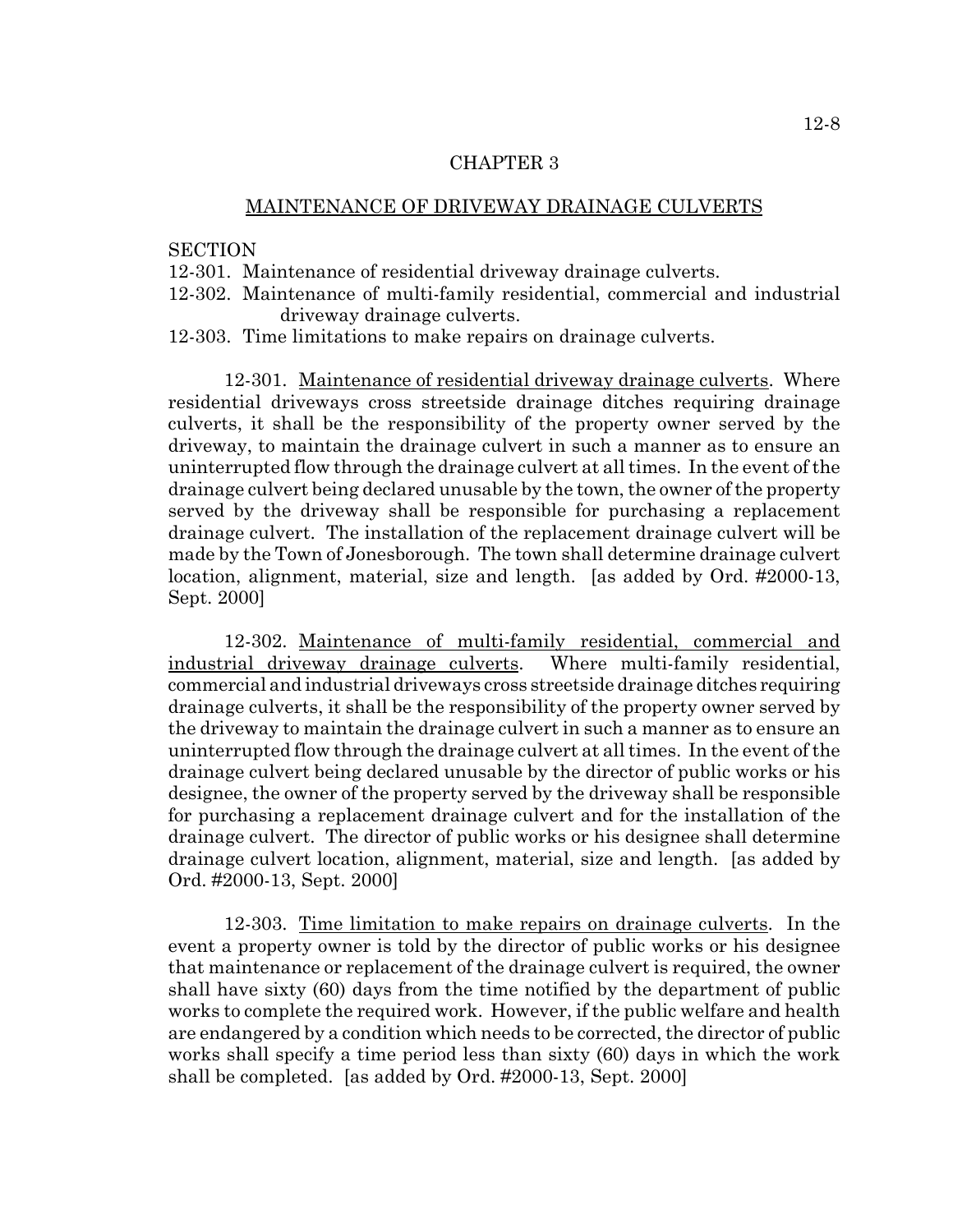## CHAPTER 4

#### SPECIAL EVENTS

# **SECTION**

- 12-401. General.
- 12-402. "Special event" defined.
- 12-403. Special event permit required.
- 12-404. Permit application procedure.
- 12-405. Insurance required.
- 12-406. Board approval required.
- 12-407. Fee for additional services.
- 12-408. Concession booths and vendors.
- 12-409. Sales tax.
- 12-410. Rules and regulations.
- 12-411. Enforcement.

12-401. General. Special events sponsored by local groups, associations or individuals and taking place within the town limits impact public safety, solid waste collection, use of public streets and/or right-of-ways but often celebrate heritage, enhance community spirit, improve quality of life, support economic development and provide educational opportunities. (as added by Ord. #2000-14, Sept. 2000, and replaced by Ord. #2005-16, Aug. 2005)

12-402. "Special event" defined. A "special event" is any occasion including but not limited to fairs, shows, exhibitions, city-wide celebrations, and festivals taking place within a specifically defined area of the Town of Jonesborough for a period of time. A special event may include the use of public facilities in the Town of Jonesborough, including, but not limited to parks, streets, alleys, sidewalks, or other municipal owned facilities, and which includes a general invitation to all members of the public to either participate in and/or view such event, or part thereof. Special events may be one-time or recurring occasions. (as added by Ord. #2000-14, Sept. 2000, and replaced by Ord. #2005-16, Aug. 2005)

12-403. Special event permit required. Whenever any person, group, association, club, business, firm or corporation desires to sponsor a "special event," such person, group, association, club, business, firm, or corporation shall first obtain a "special event permit" from the Town of Jonesborough. (as added by Ord. #2000-14, Sept. 2000, and replaced by Ord. #2005-16, Aug. 2005)

12-404. Permit application procedure. (1) Application. Special event permits will be issued only upon the submission of an application filed with the town recorder. Such application must contain the following information: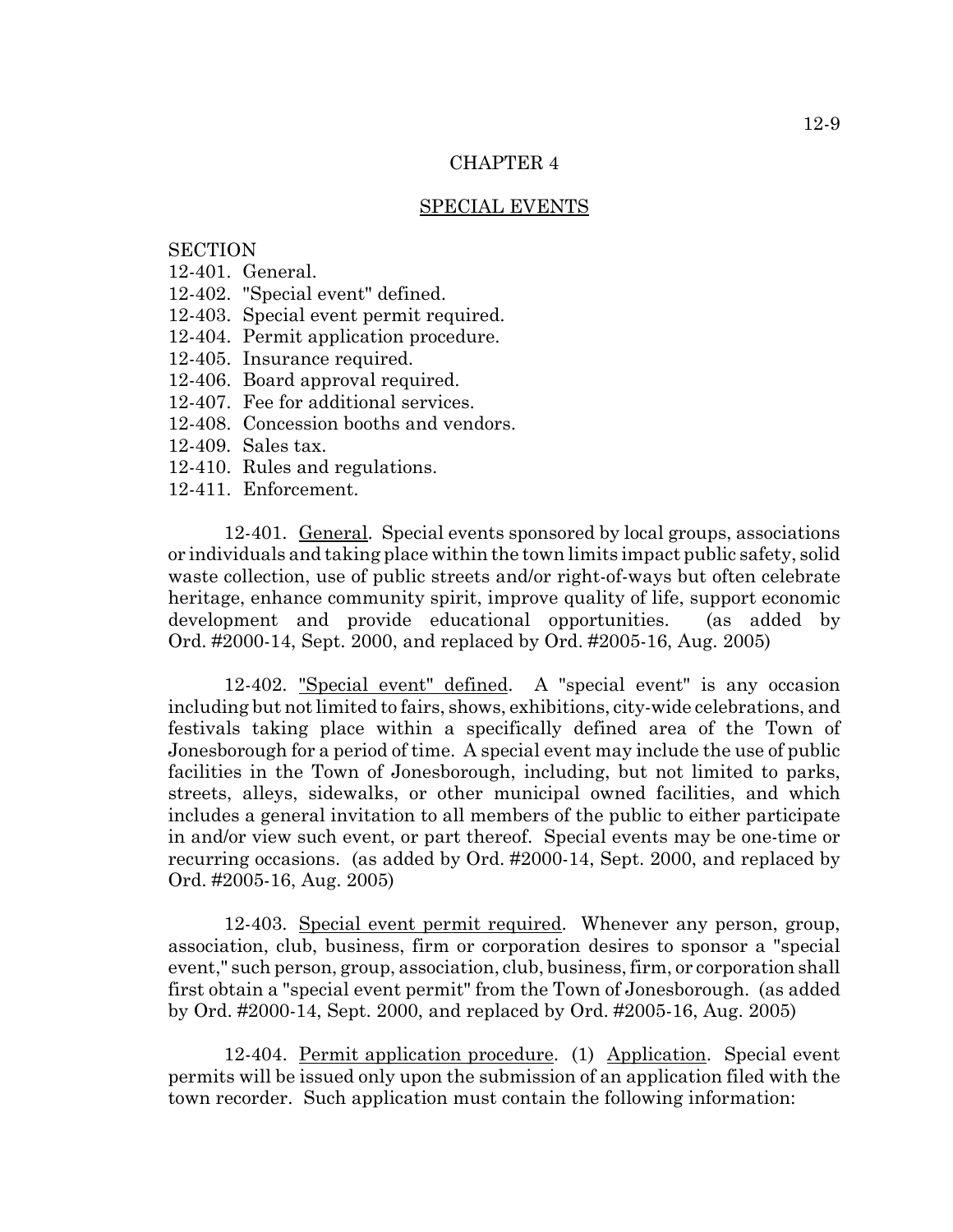(a) Name, description, and purpose of event.

(b) Name and purpose of sponsoring organization.

(c) List of pre-events and post-events held in conjunction with the main event. (including parade, fireworks, etc.)

(d) Days and hours of events.

(e) Event boundary including a map with city streets showing requested including registration, tents, booths, food, office/ administration, etc.

(f) Estimated number expected to attend.

(g) Outline of publicity plan with examples of previous efforts, if available.

(h) Security plan, including crowd control, pedestrian safety, etc., and general request for public safety assistance.

(i) Emergency procedures, first aid services, and plan for appropriate emergency communication. Also include outline of activities involving moving vehicles and safety related procedures used to avoid or prevent injury.

(j) Names, street addresses and phone numbers including home phone, work phone and cell phone, and title/area of responsibility of at least two contacts with event sponsors.

(k) Proof of liability insurance, provided by insurance company and sent, if requested, directly by the carrier to the town recorder.

(l) A list of anticipated vendors and concession booths. A final revised list of vendors and concession booths shall be filed with the town recorder at least 48 hours before the event begins.

(m) Services provided by or through the event sponsor. List should include erection of temporary stages or facilities including tents, efforts to address refuse collection, security, etc.

(n) Services requested from the Town of Jonesborough including:

(i) Police and security

(ii) Refuse collection

- (iii) Street cleaning
- (iv) Event preparation/beautification
- (v) Signage
- (vi) Parking

(vii) Use of facilities, including days and hours, space and staffing needs.

(viii) Communication/publicity

(o) Detailed clean-up plan stating person or persons responsible, schedule, and any repairs or grounds remediation expected.

(p) The approximate number of citizens expected to either participate in and/or view the event.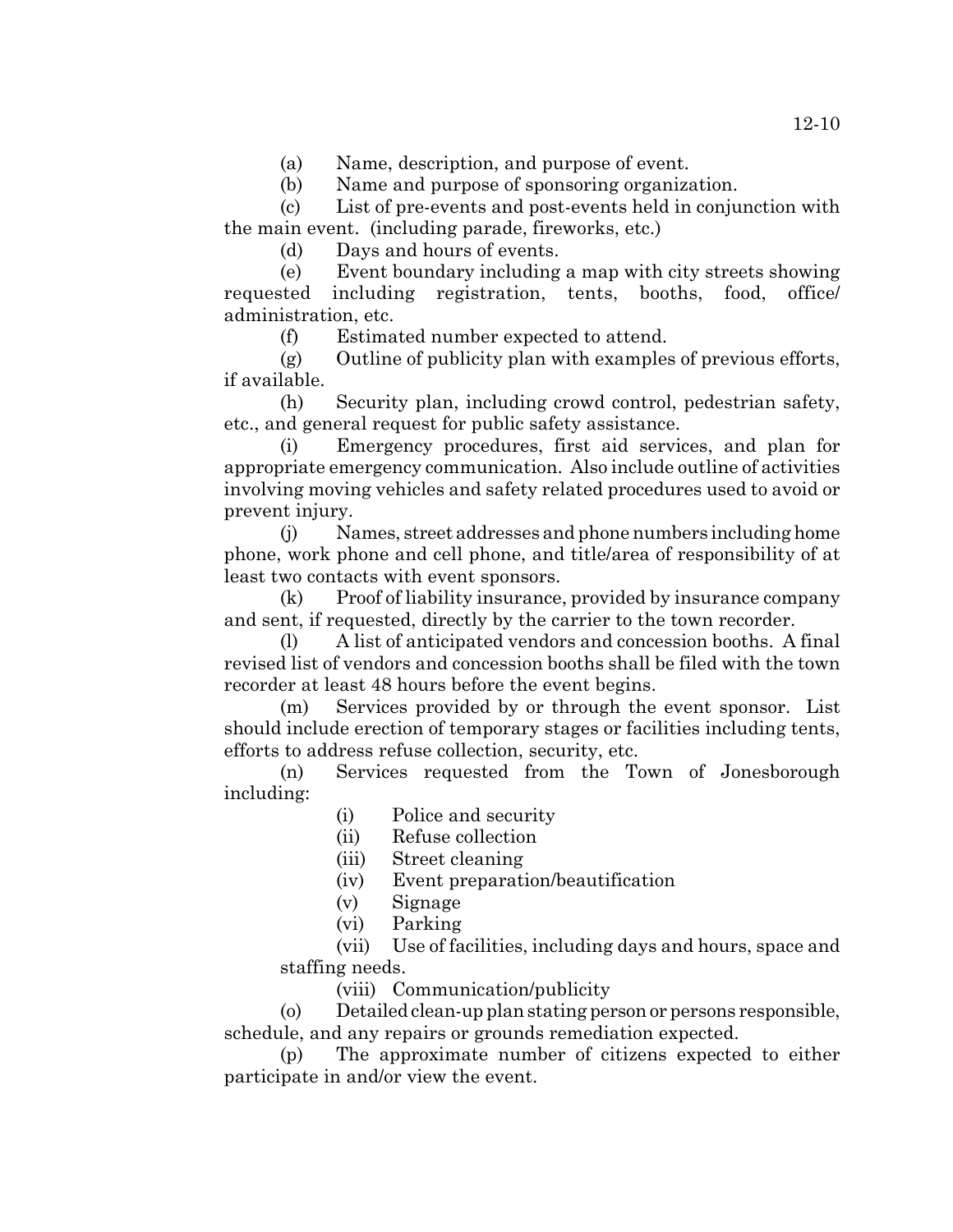(q) If street closure is requested, a complete listing of such streets or portions thereof, together with the dates and hours of closure.

(r) The payment of a \$35.00 fee for processing the application. (2) Hold harmless clause required. The special event sponsor shall hold the Town of Jonesborough harmless for any damages or injuries caused by any action or activities of the sponsoring organization. The sponsor shall sign a hold harmless clause approved in form by the town attorney.

(3) Town staff review. The request to hold a special event shall be reviewed by the appropriate town staff. Town staff will work with event sponsors to the extent necessary to clarify and resolve any issues or concerns. Any written comments resulting from the staff review shall be provided to the board of mayor and aldermen before board action is taken. (as added by Ord. #2000-14, Sept. 2000, and replaced by Ord. #2005-16, Aug. 2005)

12-405. Insurance required. (1) A special event permit will be issued by the town recorder only after the sponsor has presented the town recorder with a certificate of insurance, with the Town of Jonesborough named as an additional insured; protecting the town from any and all claims and liabilities arising out of the event, in an amount equal to the upper limits of liability the town is exposed to under the Tennessee Governmental Tort Liability Act at the time of the event.

(2) Insurance coverage shall include all activities and the individuals carrying them out as well as vendors permitted within the special event boundaries.

(3) Any individual or organization carrying out a special event activity within the special event boundary involving the general public, whether on public or private property, shall be covered by insurance with the minimum limits listed above. Proof of coverage shall be obtained through a permit issued through the special event sponsor or through a certificate of insurance provided by the carrier.

(4) Events sponsored by the town shall be covered under the town's general liability insurance policy. (as added by Ord. #2000-14, Sept. 2000, and replaced by Ord. #2005-16, Aug. 2005)

12-406. Board approval required. (1) Approval in part or whole. The board of mayor and aldermen shall review all requests for special events and the associated request for services. At least one of the designated contacts with the event sponsor shall be at the board meeting to answer questions and provide any additional information needed. The board may approve, reject or modify any request in whole or part.

(2) Schedule of approval. Although the board of mayor and aldermen may authorize the carrying out of an event at any time, the board will normally require documentation necessary for a request to be presented to the board for review a minimum of thirty-five (35) days in advance of the special event.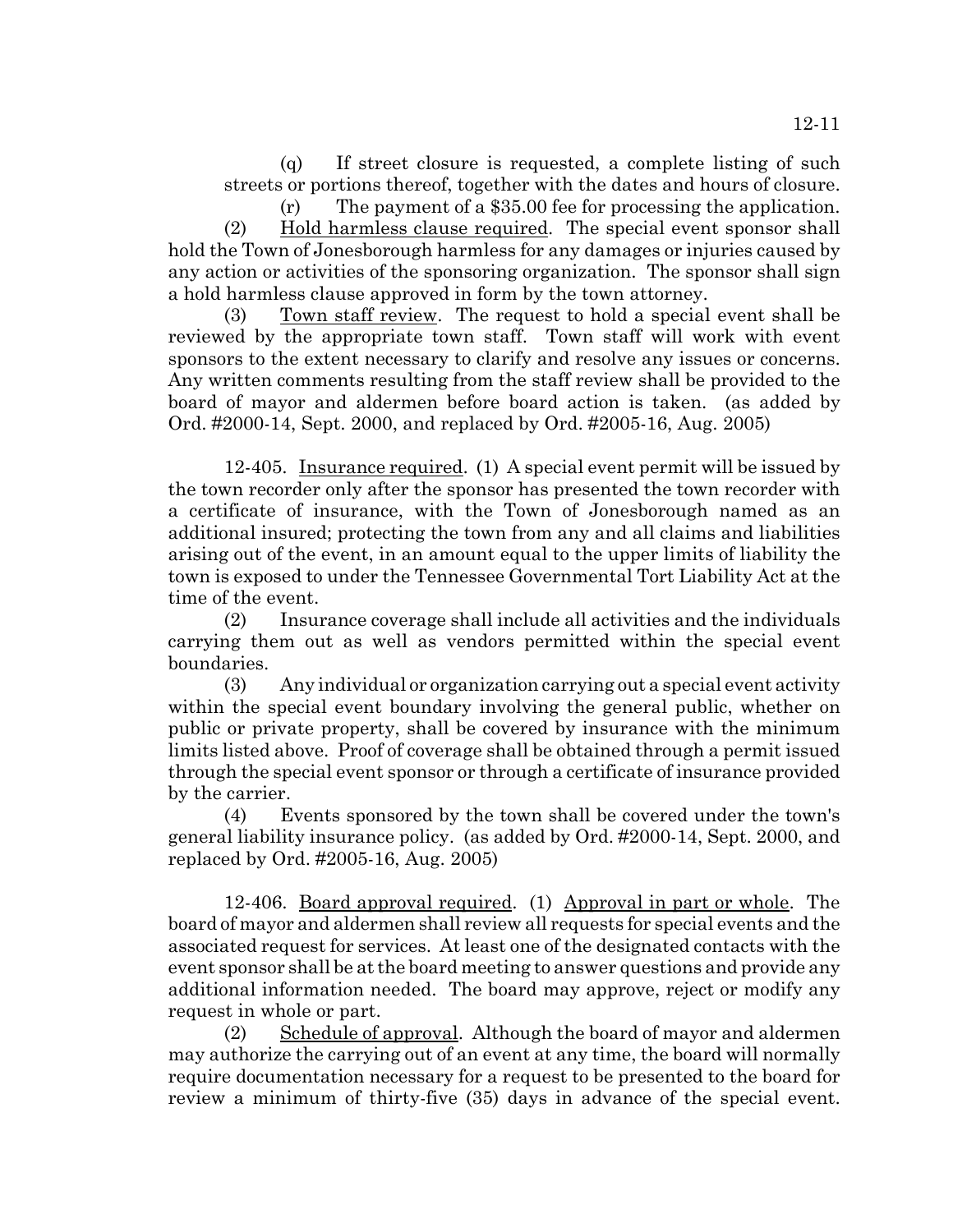Special events sponsors should submit preliminary event plans with the information outlined in section (9) to the town administrator so the request can be reviewed by the appropriate town staff forty-five (45) days prior to the special event.

(3) Annual action required for recurring special events. Special events that are recurring require the annual approval of the board of mayor and aldermen. The permit application shall provide a schedule for the term of the special event within the special event permit request.

(4) Town sponsored special events. The board of mayor and aldermen may choose to sponsor a special event for any reason. Special events sponsored by the Town of Jonesborough may be approved by the board of mayor and aldermen, at its discretion, through the annual budget process or through the criteria established in this ordinance for all other special events. (as added by Ord. #2000-14, Sept. 2000, and replaced by Ord. #2005-16, Aug. 2005)

12-407. Fee for additional services. If the town determines that the special event is not expected to generate sufficient tax revenues sufficient to pay the town's expected costs for municipal services and utilities over and above the normal level of service provided to the general public, the town may charge the special event sponsor at rates for services rendered that are established by resolution of the board of mayor and aldermen. If the town chooses to levy a fee for additional services, the town shall estimate the fees for additional services which must be paid in advance of the issuance of the special event permit. Upon the conclusion of the special event, the town will itemize its fees for additional services actually provided and will bill the special event sponsor for any unpaid balance or refund any overpayment made. Fees levied for special services provided shall be due upon demand. (as added by Ord. #2000-14, Sept. 2000, and replaced by Ord. #2005-16, Aug. 2005)

12-408. Concession booths and vendors. (1) Definitions. (a) Goods, wares, merchandise shall include but not be limited to fruits, vegetables, farm products or provisions, dairy products, fish, game, poultry, meat, plants, flowers, appliances, crafts, wearing apparel, jewelry, ornaments, art work, cosmetics and beauty aids, health products, medicines, household needs or furnishings, food of any kind, whether or not for immediate consumption, confections or drinks.

(b) Vendor or concession booth means any person, traveling by foot, wagon, vehicle or any other type of conveyance from street to street carrying, conveying, or transporting goods, wares or merchandise and offering and exposing them for sale, or making sales and delivering articles to purchasers; or who, without traveling from place to place, exhibits, displays, sells or offers for sale such products from a wagon, handcart, pushcart, motor vehicle, conveyance or from his person while on the public ways of the Town of Jonesborough. A vendor or concession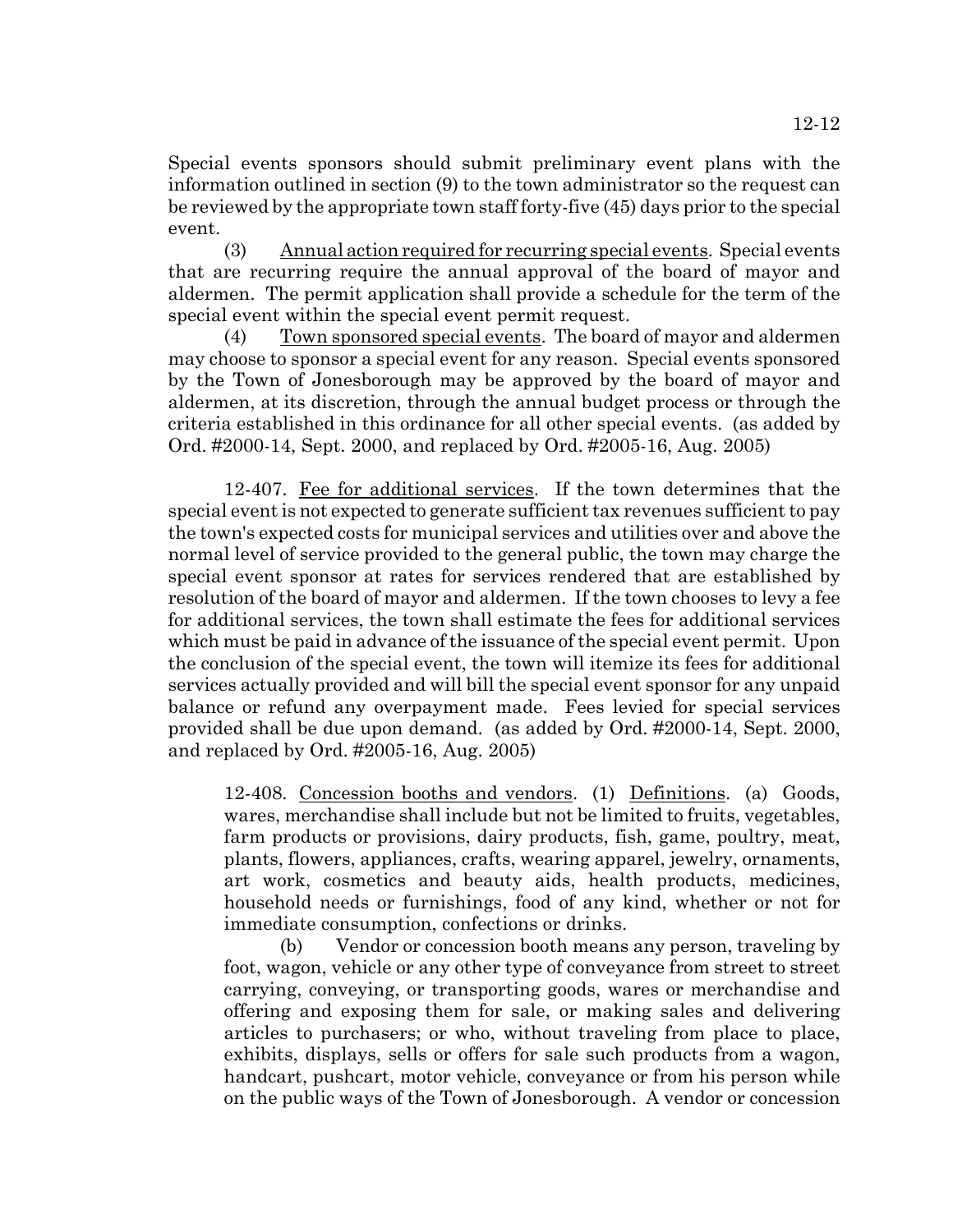booth also includes any transient vendor, street vend, hawker, huckster, itinerant merchant, or persons or companies providing services for fees or other compensation.

(2) General. The special event sponsor shall be in charge of all concession booths and vendors. The sponsor shall determine what booths and vendors shall be allowed, and see that they comply with all ordinances, statutes, rules, and regulations, including, but not limited to, public health, safety requirements, and anti-discrimination laws. The special event sponsor shall also issue an identification badge to each vendor or concession booth operator.

(3) Vendors or concession booths shall not obstruct the entrance or display windows of fixed location businesses without the permission of the owner of the affected business. In no event shall a vendor or concession booth obstruct pedestrian access to other neighboring fixed located businesses.

(4) No vendor or concession booth shall be permitted to operate in the following areas of public space:

(a) Within ten (10) feet of any street intersection or pedestrian crosswalk, unless the street intersection is closed as part of the special event;

(b) Within five (5) feet of any driveway or loading zone;

(c) Within five (5) feet of any parking space or access ramp designated for persons with disabilities;

(d) Within ten (10) feet of a fire hydrant or fire escape. In no event, vendors or concession booths shall not obstruct public sidewalks.

(5) No vendors or concession booths shall be allowed within the boundary of the permitted special event without the approval of the special event sponsor or the board of mayor and aldermen.

(6) Vendors operating outside of a special event boundary must obtain a separate permit in the name of the vendor. (as added by Ord. #2000-14, Sept. 2000, and replaced by Ord. #2005-16, Aug. 2005)

12-409. Sales tax. Sales booths and/or activities, in which fees are charged, if allowed, shall be governed by the state flea market rules for license to sell. It shall be the responsibility of the special event sponsor to ensure that all individuals and groups permitted to conduct sales through the special event have paid any applicable local or state fee for sales, and to verify that all booths or fee generating activities are properly licensed. Upon request, permit and sales tax information for all permitted special event vendors and activities shall be provided to the town recorder within fifteen (15) days of the last day of the special event. (as added by Ord. #2000-14, Sept. 2000, and replaced by Ord. #2005-16, Aug. 2005)

12-410. Rules and regulations. (1) Alcoholic beverages. Alcoholic beverages of any kind in public use areas, which includes parks, public buildings, grounds, streets, sidewalks and other such public areas, are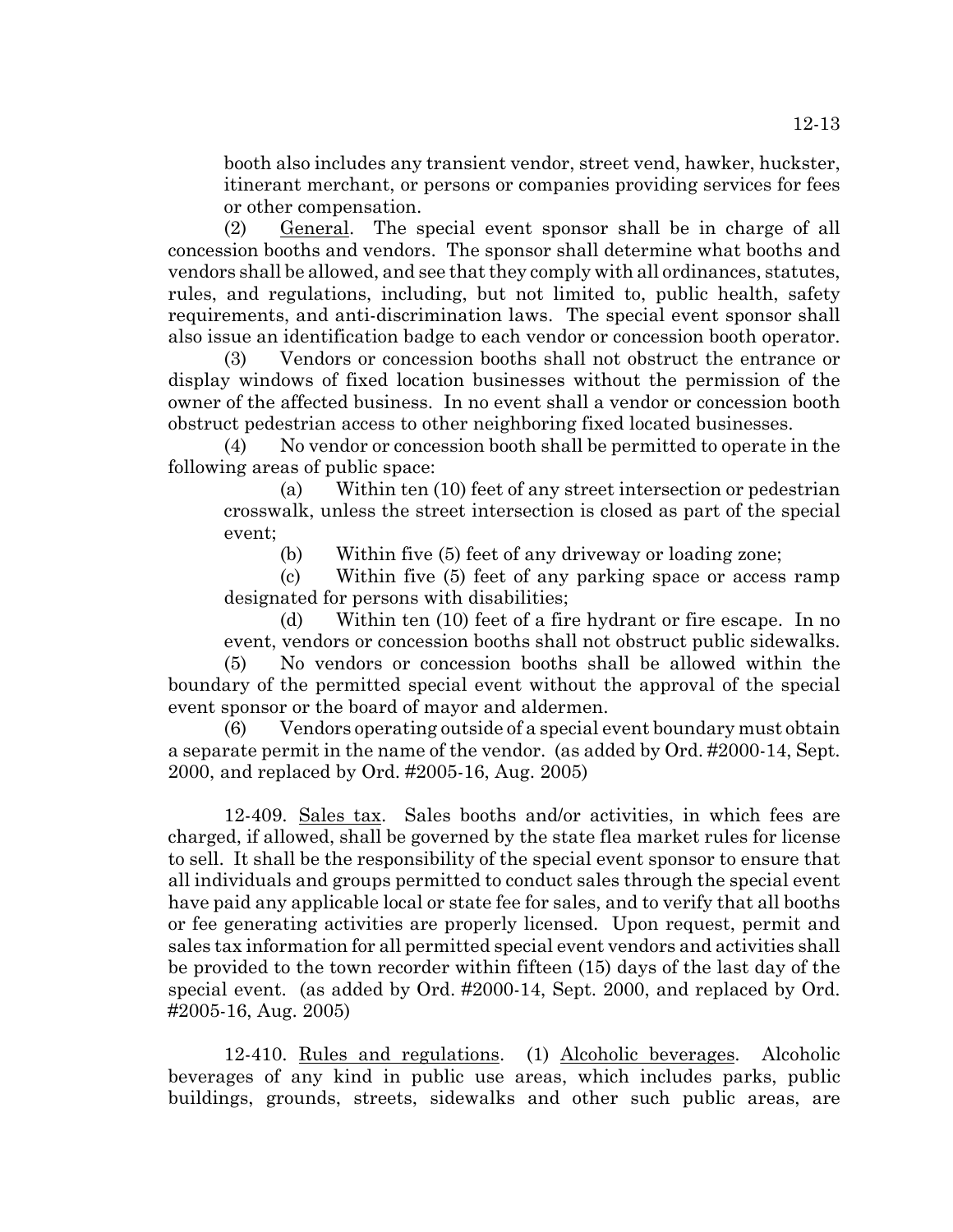prohibited except as may be authorized by permit under the ordinance of the town.

(2) Cancellation. The town reserves the right to cancel a special events permit if it is determined that the information provided is inaccurate or false, that the intended use is actually different than stated, or that the activities taking place create an unanticipated threat to public property or a public safety hazard.

(3) Compliance with town policies and ordinances and other laws. The event sponsor shall comply with all Jonesborough ordinances and policies and all local, state and federal laws, and will to the extent possible see that event participants comply as well.

(4) Fires. Fires or burning in the public areas within boundaries is prohibited. This restriction shall not apply to the use of grills or other such devices approved for use by vendors, or as specifically authorized in other designated areas through the special event application.

(5) Firearms. No person shall possess, carry or discharge any firearm, shotgun, rifle, pistol, bow and arrow, crossbow, blowgun, slingshot, BB gun, air gun, or paint gun in the special event boundary. This restriction shall not apply to duly authorized law enforcement officers acting in their official duty or to any town employee duly authorized by the Jonesborough Board of Mayor and Aldermen. The board of mayor and aldermen may permit the use of firearms in demonstration exercises, training supervised by qualified personnel, and may authorize "turkey shoots" or other such competitions or demonstrations of skill when the board determines such activity is in the public interest and the necessary safeguards for public safety are in place. "Firearm" means any device designed, made, or adopted to expel a projectile by the action of an explosive or any device readily convertible to do so.

(6) Fireworks, explosive devices. Fireworks, firecrackers, or any such explosive devices are prohibited from the special event area boundary. This restriction shall not apply to any explosive device utilized by duly authorized law enforcement officers acting in their official duties, or as a fireworks display or similar activity approved by the board of mayor and aldermen through the special event permit process.

(7) Non discrimination. It is the policy of the Town of Jonesborough to not discriminate against any person, group or organization based on the grounds of race, color, religion, gender, or national origin. Special event sponsors shall not discriminate against any person, group or organization based on the grounds of race, color, religion, gender, national origin except as may be allowed under state or federal law.

(8) Trash and refuse. Special event sponsors shall be responsible for picking up trash and refuse generated from their event in parks, parking lots and sidewalks. It is the responsibility of the special event sponsor to place trash and refuse collected in a location(s) approved by the public works director or town administrator. If proper disposal containers are not available, it shall be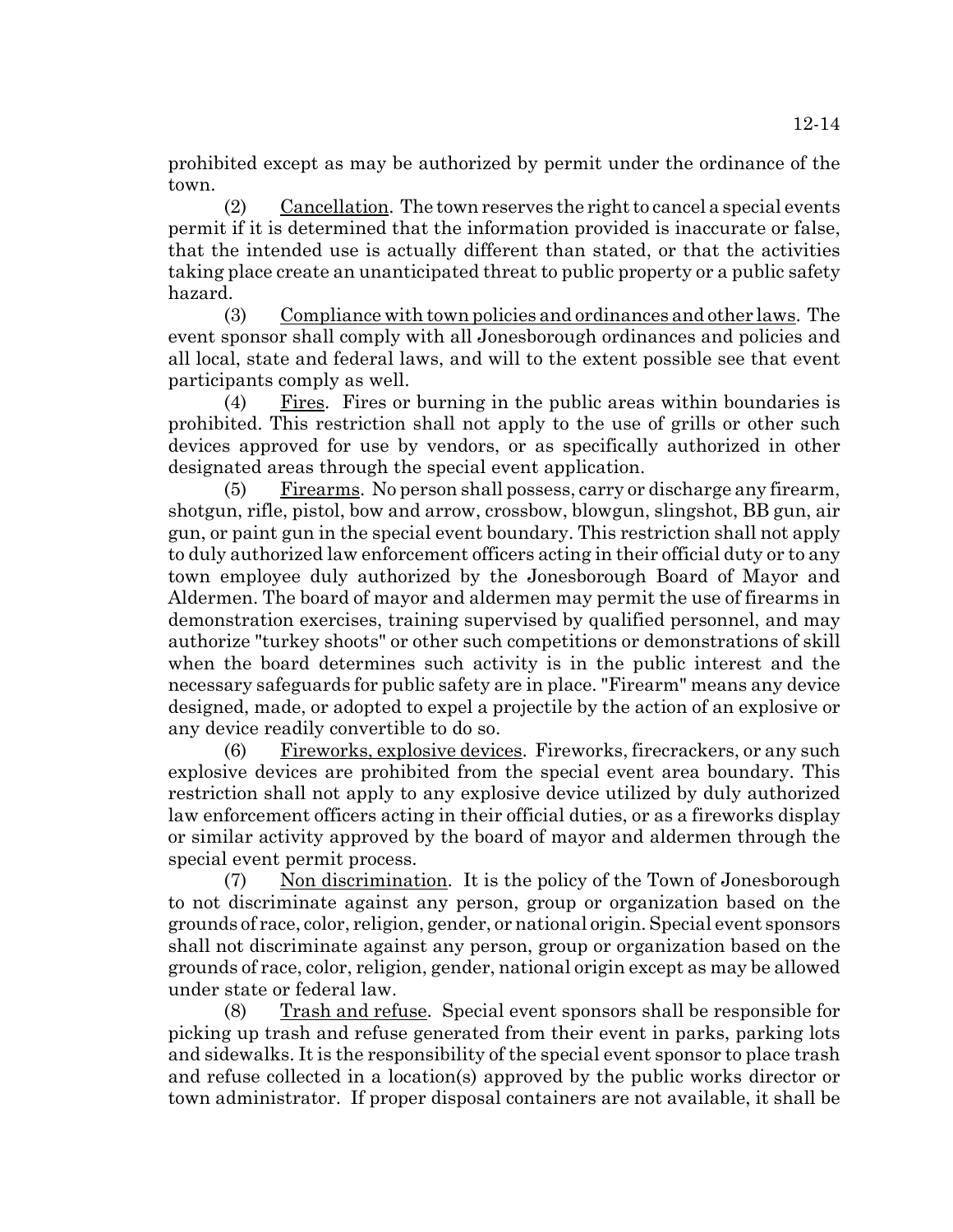the responsibility of the special event sponsor to collect trash and refuse and place it in a location that does not restrict normal activity but is also available for easy collection. (as added by Ord. #2000-14, Sept. 2000, and replaced by Ord. #2005-16, Aug. 2005)

12-411. Enforcement. Enforcement of permitting requirements outlined in this ordinance shall be the responsibility of the town recorder and the department of public safety. Any violation of these permitting requirements shall be a misdemeanor and subject to the fines associated thereof. (as added by Ord. #2000-14, Sept. 2000, and replaced by Ord. #2005-16, Aug. 2005)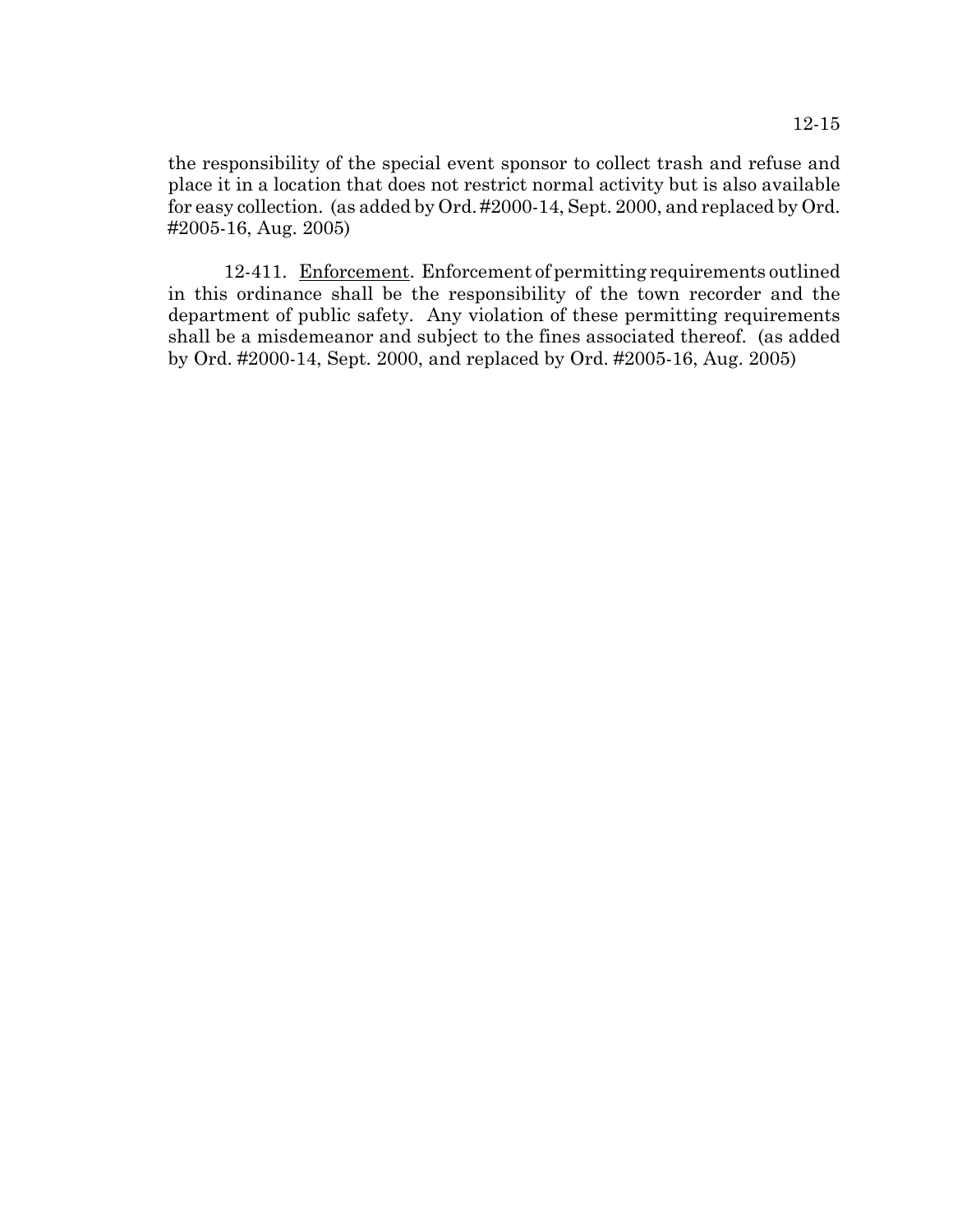## CHAPTER 5

## JONESBOROUGH TREE ORDINANCE

# **SECTION**

- 12-501. Short title.
- 12-502. General purpose.
- 12-503. Definitions.
- 12-504. Applicability of ordinance.
- 12-505. Hazardous trees.
- 12-506. Coordination with town departments--notice requirements.
- 12-507. Supervision by urban forester.
- 12-508. Work undertaken by public utilities.
- 12-509. Work undertaken by private contractors.
- 12-510. License and insurance required.
- 12-511. License requirements--work undertaken by property owner.
- 12-512. Brush and limbs removed by contractor.
- 12-513. Harming public trees forbidden.
- 12-514. Permit required on public property.
- 12-515. Designation as heritage tree.
- 12-516. Permit required for heritage trees.
- 12-517. Tree topping prohibited in public area.
- 12-518. Trees in buffer zones, setbacks, and open spaces.
- 12-519. Comprehensive management plan/standards and guidelines.
- 12-520. Tree size specifications.
- 12-521. List of acceptable trees.
- 12-522. Community education.
- 12-523. No liability inferred.
- 12-524. Penalty.
- 12-525. Enforcement.
- 12-526. Severability.

12-501. Short title. This ordinance shall be named the Jonesborough Tree Ordinance. (as added by Ord. #2004-02, April 2004)

12-502. General purpose. The town recognizes that the urban forest of Jonesborough is a vital part of the community and wishes to ensure its citizens enjoy the right to the many benefits provided by public trees while being protected from the possible risk of personal injury and/or property damage due to improper care. It is the intent of this ordinance to preserve and protect the public health, safety and general welfare by regulating the planting, maintenance and removal of public and heritage trees and the removal or trimming of any trees and vegetation where a hazard exists; and it shall be the policy of the Town of Jonesborough to: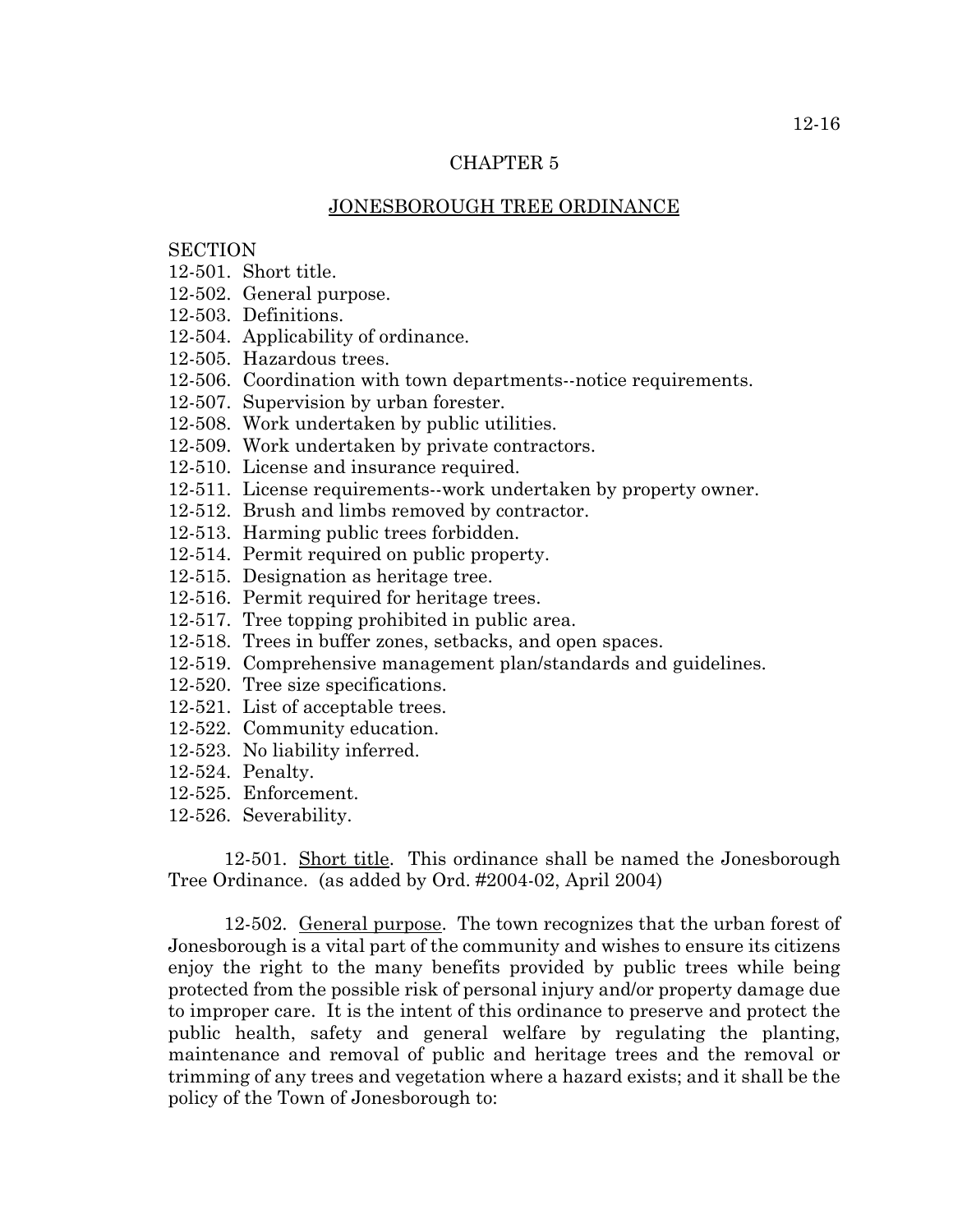(1) Establish and maintain maximum tree cover.

(2) Maintain trees in a healthy condition through good tree maintenance and care practices.

(3) Establish and maintain trees of a diverse level of age and species.

(4) Promote conservation of tree resources.

(5) Select, locate and maintain trees appropriately to maximize benefits and minimize hazard, nuisance, hardscape damage, and maintenance costs.

(6) Focus tree management under one staff position having the necessary expertise to direct and carryout the program.

(7) Promote efficient and cost-effective management of the urban forest.

(8) Foster community support for the local urban forestry program and encourage good tree management on privately owned properties.

(9) Educate residents and town staff to proper tree maintenance techniques and practices.

(10) Organize and direct volunteer efforts to plant and maintain trees on public property.

(11) Locate and facilitate the designation of heritage trees.

(12) Protect specimen, heritage and landmark trees.

(13) Encourage the proper selection of trees and shrubs on private property and their proper maintenance and care through education, and to protect the health, safety and welfare of the general public through a minimum of regulation. (as added by Ord. #2004-02, April 2004)

12-503. Definitions. For the purposes of this ordinance, the following terms, phrases, and words and their derivations shall have the following meanings respectively described in this section:

(1) "Arborist." A person who is trained or competent in the practice of arboriculture;

(2) "Critical root zone." The area beneath a tree's canopy that falls within the tree's drip line;

(3) "DBH."" (Diameter at Breast Height) the diameter of a tree trunk measured at four (4) feet above grade;

(4) "Designed vegetation." Trees, shrubs, flowers, vines, ornamental grasses, and other like vegetation, whether planted or volunteer, that have been incorporated into the landscape design of a town park, right-of-way, or other public area;

(5) "Drip line." A continuous line which is the vertical projection of the outermost portion of the tree's canopy onto the ground;

(6) "Hardscape." The non-organic components of an urban landscape including, but not limited to, streets, gutters, curbs, sidewalks;

(7) "Hazardous tree and vegetation." Any tree or portion of tree or other such vegetation which because of condition, surroundings and/or tendency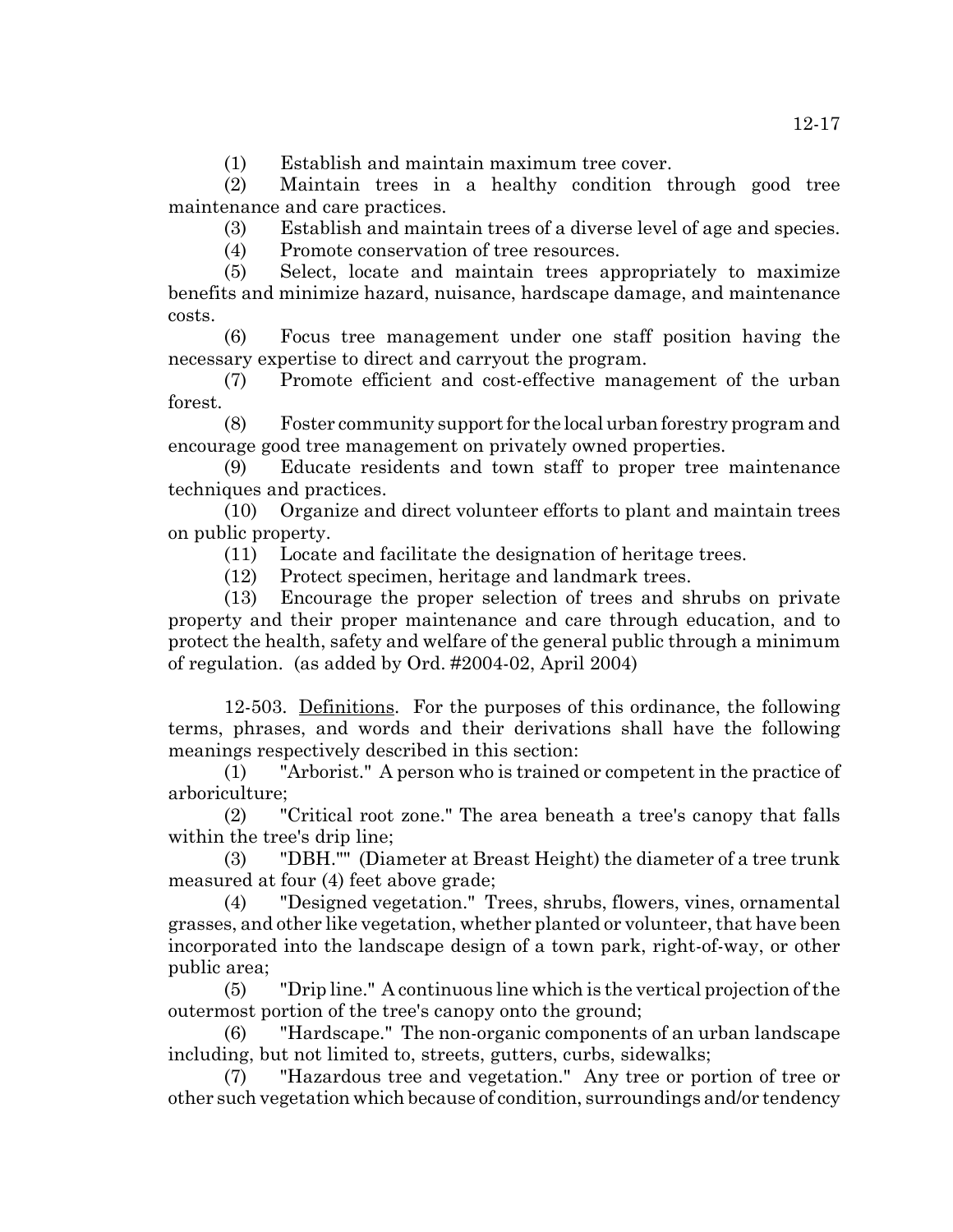to fail constitutes a risk to life, health or property; that has a limb or foliage that obstructs street lights, traffic signs or the free passage of pedestrians and/or vehicles; or that poses a threat to safety to persons, structures, vehicles or other trees and/or vegetation. Additionally, hazardous trees can be more specifically defined as:

(a) Any tree on public or private property whole limbs remain untrimmed so that there is not at least fourteen (14) feet of clearance above any public street or alley.

(b) Any tree on public or private property whose limbs remain untrimmed so that they obstruct the view of any traffic sign, signal or device for vehicular traffic in the direction controlled by that traffic sign, signal or device.

(c) Any tree with a documented disease that can easily infect other area trees and whose timely removal is recommended by the Tennessee Division of Urban Forestry as a necessary measure to prevent the spread of the disease.

(8) "Heritage trees." Conspicuous native or long established individual trees that are of unique historical, ecological, or aesthetic value and therefore constitute an important community resource that are designated to be heritage trees by the Jonesborough Tree and Townscape Board; or trees that have received the "Landmark and Historic Tree" designation by the Tennessee Urban Forestry Council.

(9) "Maintenance." All operations which might be performed on a tree, including, but not limited to, trimming, pruning, spraying, injecting, fertilizing, treating, bracing, cabling, and cutting either above or below the ground;

(10) "Park." Any open space or public areas open to the public designated as such by the town;

(11) "Person." Any individual, firm, partnership, association, corporation, company or organization of any kind;

(12) "Public area." All land, open space, and right-of-ways within the corporate limits of the Town of Jonesborough owned, leased, or otherwise held by the town, including parks, right-of-way for streets, alleys, sidewalks, utility lines, median strips; and areas around facilities;

(13) "Public tree." Any tree planted or growing in a public area;

(14) "Public utility company." (public utility) Any corporation, company, individual, contractor, association or cooperative that in some part is responsible for the provision and maintenance of electricity, gas, water, cable TV or other such similar service within the corporate limits of Jonesborough;

(15) "Standards and guidelines." Specific requirements for the planting, maintenance, cutting and pruning, etc. of trees and vegetation for work carried on by town crews or contractors within public areas. In absence of any specification or guideline adopted by the town, planting and maintenance standards established by the National Arborist Association, the American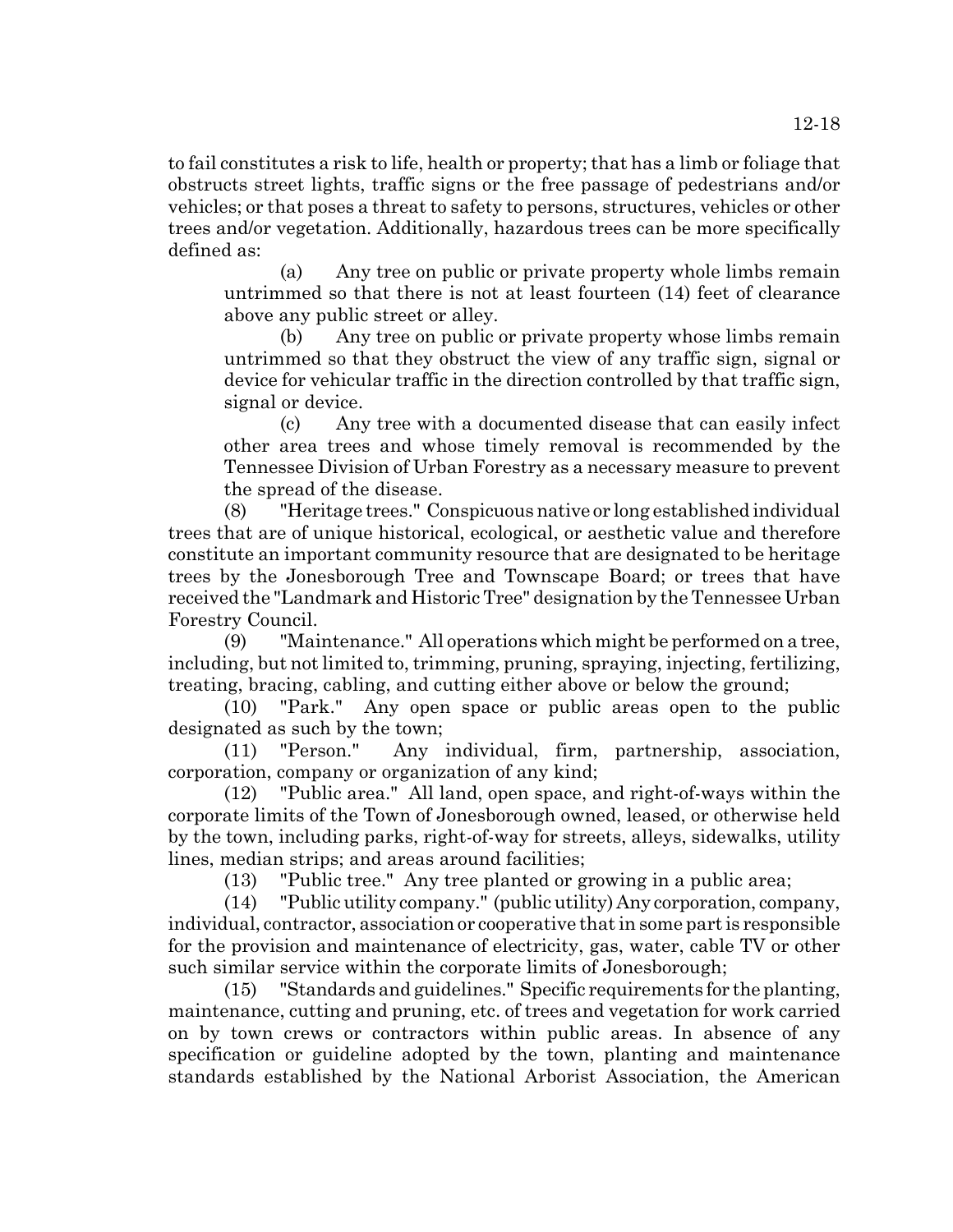Association of Nurseryman's American Standards for Nursery Stock, or the professional standards of the International Society of Arboriculture shall apply;

(16) "Top or topping." Severely cutting or trimming the branches and/or trunk of a tree in a manner that substantially reduces the overall size of the spatial area occupied by the tree, and destroys or dramatically diminishes the symmetrical appearance or natural shape of the tree, and may result in the removal of mature lateral branches;

(17) "Town." The Town of Jonesborough; its board of mayor and aldermen, administration, committees, and staff;

(18) "Tree." Any self-supporting woody plant growing above ten (10) feet at maturity that usually possesses one main trunk and produces a more or less distinct and elevated head with many branches;

(19) "Tree and townscape board." (townscape board) The board created by ordinance by the Jonesborough Board of Mayor and Aldermen responsible for overseeing landscape related activities within the Town of Jonesborough including tree planting and maintenance;

(20) "Urban forester." Person employed by the town to carryout tree and vegetation related activities as defined in the approved position description, or such other person designated by the board of mayor and aldermen to carry out the duties outlined; or a designee directed by the town administrator to carry out the duties outlined on a temporary basis in absence of the urban forester. (as added by Ord. #2004-02, April 2004)

12-504. Applicability of ordinance. All trees, shrubs and other vegetation, now existing or hereafter planted in any public area shall be the property of the town, and be subject to the provisions of this ordinance. (as added by Ord. #2004-02, April 2004)

12-505. Hazardous trees. No person shall harbor on their property any tree or vegetation that has been designated to be in a hazardous condition.

(1) Determination of hazardous tree or vegetation. The urban forester has the authority to enter onto private property whereon there is located a tree, shrub, plant or plant part that is suspected to be a hazardous tree or vegetation in order to make a determination if a hazardous condition exists and if corrective action is required.

(2) Removal or corrective action with hazardous trees and vegetation. The urban forester; upon determining that a tree or other vegetation has become hazardous as defined in this chapter, shall cause written notice of violation to be issued to the owner of the property upon which the tree or vegetation is determined to be in violation. Written notice shall be to the last recorded address on the tax notice and/or posted on the property and the notice shall include a description of the tree or vegetation in violation, the reasons the determination of being a hazard was reached, a statement of corrective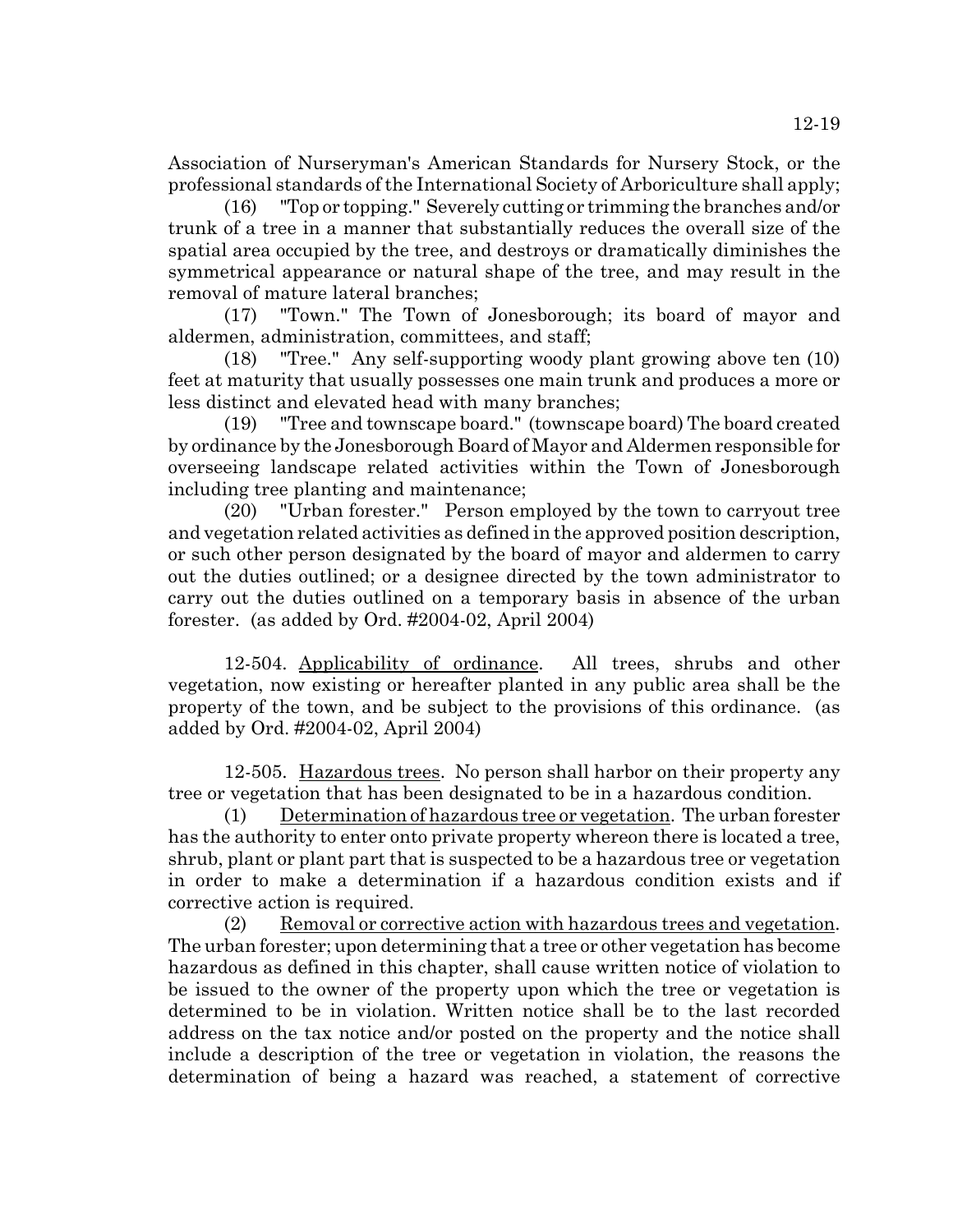12-20

measures required, and a reasonable time period in which corrective action must be taken.

(a) Appeal. The owner of the property or their representative may file an appeal of the corrective action required by submitting within seven (7) days of receipt of a notice of violation a written request to appeal to the administrator's office at town hall in Jonesborough. Upon receipt of the request to appeal, a hearing shall be placed on the agenda of the next meeting of the Jonesborough Tree and Townscape Board. The tree and townscape board shall review all evidence presented by the owner, the urban forester and other pertinent individuals and any other relevant information and make a determination whether the notice of violation was justified. If the notice of violation (NOV) is upheld, a revised timetable shall be issued. The determination of the tree and townscape board reflected to the appeal shall be final.

(b) Failure to comply with the timetable specified within the written notice of violation shall constitute a violation of the ordinance unless an appeal is properly filed. Failure to comply with any timetable established as a result of the appeal process is also a violation of this ordinance. Upon failure to comply with the notice of violation, the urban forester shall have the authority to initiate immediate corrective action. Upon taking corrective action, the urban forester may bill the owner for the expense of the corrective action taken and/or assess the costs thereof against the property.

(c) Upon the judgment of the urban forester, public safety director, or public works director that an immediate and eminent threat to the health, safety and welfare to the general public exists and upon attempting to communicate with the owner, the town may remove or trim such tree or vegetation to the extent necessary to eliminate the immediate hazard without providing written notice to the owner. Documented costs of the corrective action taken may be charged to the owner and/or assessed against the property. (as added by Ord. #2004-02, April 2004)

12-506. Coordination with town departments - notice requirements. Prior to the commencement of any town related work impacting trees and/or vegetation, the department concerned shall give notice outlining the proposed project in sufficient detail and providing a sufficient amount of time to enable the town's urban forester to inspect the work site, evaluate the degree of risk of injury and submit to the party responsible for work to be undertaken instructions designed to protect to the extent possible any trees or designed vegetation at risk. (as added by Ord. #2004-02, April 2004)

12-507. Supervision by urban forester. The urban forester shall be responsible for reviewing, preparing comments related to, and supervising all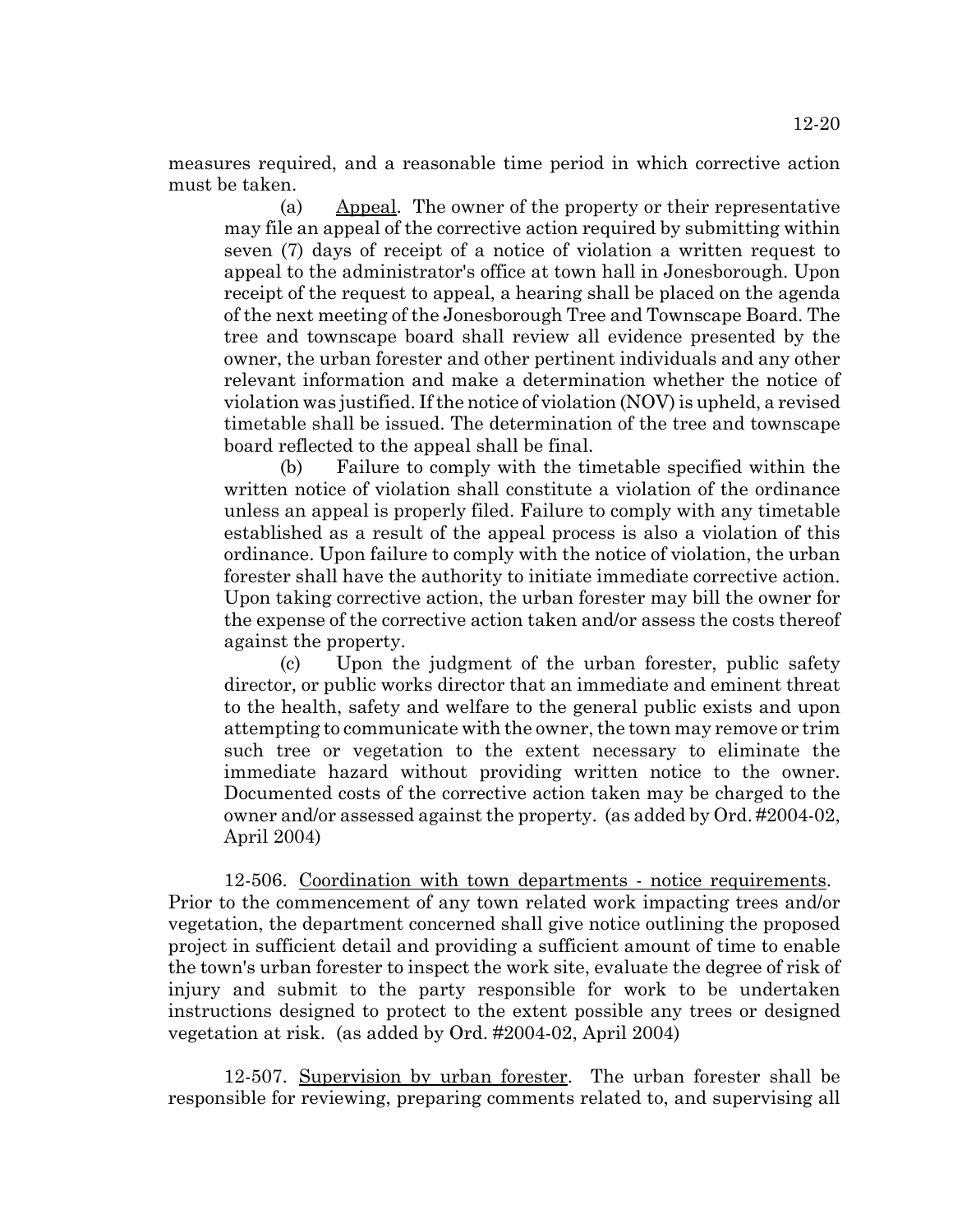proposed municipal tree care operations and site plan work, and the carrying out of activities intended to accomplish the purposes of this ordinance. To enable the urban forester to carry out his/her duties, the public works director, recreation director, water distribution superintendent, and other departments that might be undertaking activities affecting trees or vegetation, shall coordinate with the urban forester prior to commencing with any public work that might require the removal of or cause injury to a public tree or its root system. When and as appropriate, the urban forester shall advise and/or supervise town work crews about matters relating to the planting, maintenance, removal and protection of public trees and/or designed vegetation. In general, the urban forester shall have supervisory responsibility for all municipal tree care and site plan work, and authority and duty to inspect such work, to the end that all work done under the supervisory authority of the urban forester shall be in full compliance with his/her instructions. The following town activities shall require coordination with the urban forester when undertaken within the corporate limits:

(1) Plans to install water and sewer lines, curbs, gutters, sidewalks, driveways, walkways or other improvements that might cause injury to public trees. Where sidewalk, curb, gutter, utility, or street damage occurs due to tree roots, every effort shall be made to correct the problem without removing the tree. The urban forester shall be responsible for developing or approving corrective measures in consultation with town and/or agency supervisory personnel.

(2) Planting maintenance, protection and all other work pertinent to public trees.

(3) Contractors hired by the town to perform any of the activities such as water and sewer work or other such activity outlined in § 12-507(1) of this chapter, shall comply with any or all requirements to coordinate work impacting trees and designed vegetation within the town limits prior to beginning work; and to perform any and all requirements for planting, maintenance, removal and protection of trees and designed vegetation as required by the urban forester. Regardless of the use of contractors by the town, it shall be the responsibility of the appropriate department head to adhere to all notification requirements outlined in this section. (as added by Ord. #2004-02, April 2004)

12-508. Work undertaken by public utilities. Work undertaken by public utilities or their agents in public areas in Jonesborough shall only occur upon the issuance of a permit by the public works director or under policies established by the board of mayor and aldermen. Permits and policies established shall detail specific expectations for the trimming of trees and vegetation impacted by the construction of the utilities or in their ongoing maintenance. It is the intent of this section that construction and maintenance activities minimally impact existing trees and that tree maintenance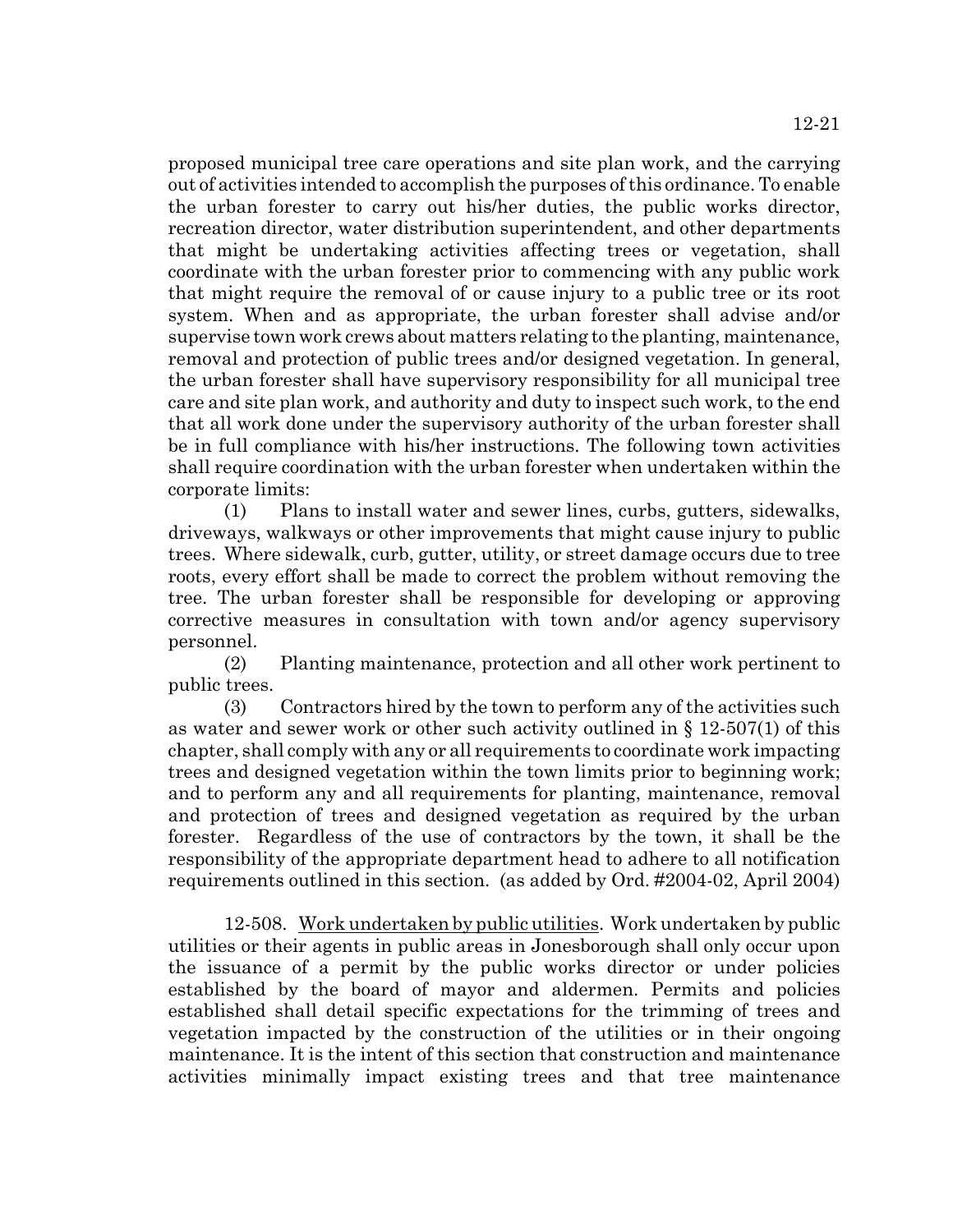undertaken is done with the proper techniques and care. (as added by Ord. #2004-02, April 2004)

12-509. Work undertaken by private contractors. Work undertaken by private contractors that may impact the health and welfare of trees and vegetation in public areas shall not commence until a permit has been issued by the urban forester with the following exceptions:

Work done along street shoulders and right-of-ways that are not within a park, public building grounds or a landscaped area designed by the town.

(2) Work done in a beauty spot area that is being undertaken under a pre-approved maintenance plan.

(3) Any work undertaken by a continuing authorization either through policy established by the board of mayor and aldermen or a previous permit issued by the urban forester. (as added by Ord. #2004-02, April 2004)

12-510. License and insurance required. It shall be unlawful for any person to engage in the business of planting, cutting, trimming, pruning, removing, spraying, or otherwise treating trees, shrubs or vegetation within the corporate limits of the Town of Jonesborough without first producing evidence of a Jonesborough business license and proof of liability insurance in the minimum amount of \$1,000,000 for bodily injury or death and \$100,000 property damage indemnifying the town or any person injured or damaged as result of said activities. A person undertaking planting, cutting, trimming, pruning, removing, spraying or otherwise treating trees or shrubs in public areas within the corporate limits shall be required to show proof of workers compensation insurance at the least minimum amount required by the State of Tennessee. After a business license is obtained, the town recorder's office shall provide a copy of the Jonesborough Tree Ordinance and the current Jonesborough Brush Collection Policy to contractors and have them sign a form verifying that they have received said information.

The following activities by a business person are exempt from the license and insurance requirements outlined in this section:

(1) Persons only in the business of yard mowing, weedeating, raking, fertilizing, weeding as other such similar activity typical of yard maintenance and care.

(2) Individuals contracting labor and services who are exempt from obtaining any business license. (as added by Ord. #2004-02, April 2004)

12-511. License requirements - work undertaken by property owner. Planting, cutting, trimming, pruning, removing, spraying or otherwise treating trees or shrubs by a property owner , their employees or other such individuals not in the tree maintenance and care business, on his/her own property may be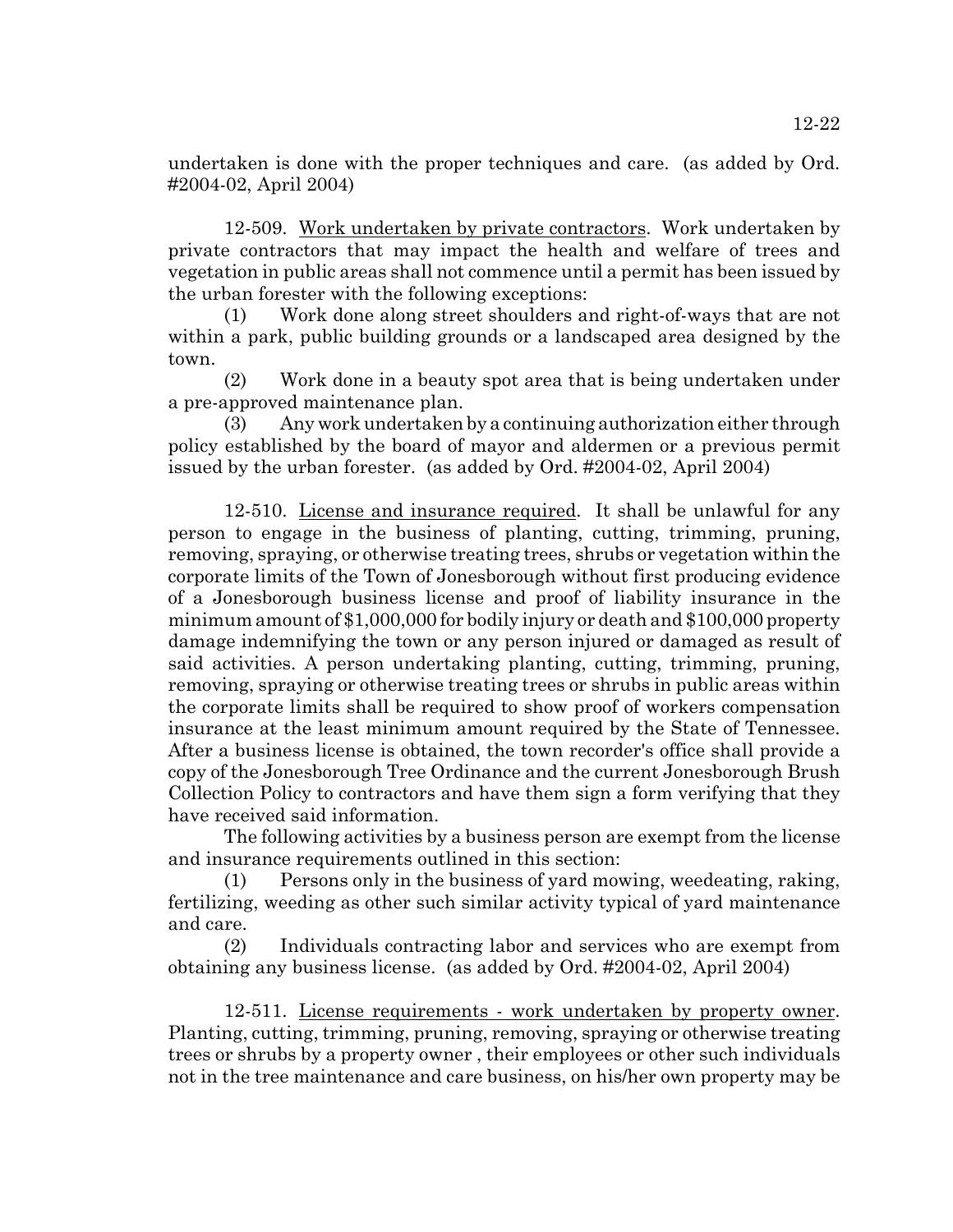12-23

undertaken without proof of license or insurance. (as added by Ord. #2004-02, April 2004)

12-512. Brush and limbs removed by contractor. Trunks, limbs and/or brush generated by tree maintenance performed by a contractor or other such person engaged in the business of planting, cutting, trimming, pruning, removing, spraying or otherwise treating trees, shrubs, or vegetation shall be chipped or removed from the property and taken to an appropriate disposal site by said contractor. It shall be a violation of this ordinance for any contractor to leave limbs or brush to be removed by the town without written approval in advance; by the director of public works. Each day limbs are left out in violation of this ordinance shall constitute a separate violation. Limbs and brush generated from trees or shrubs within the corporate limits may be taken by the contractor to the Jonesborough Composting and Recycling Center during normal business hours at the current rate for disposal, if there is any charge. (as added by Ord. #2004-02, April 2004)

12-513. Harming public trees forbidden. It shall be a violation of this ordinance for any person to attach, nail, or place a sign, poster, rope or wire (other than one used as part of an approved tree maintenance); handbill or other such displayed item on a tree growing in a public area. In addition, it shall be a violation to fill or cut the soil within the drip line of a tree within a public area without the approval of the urban forester or without said activity being part of a pre-approved maintenance program authorized by the tree and townscape board. (as added by Ord. #2004-02, April 2004)

12-514. Permit required on public property. No person, unless expressly authorized hereunder, shall plant, remove, cut, trim, prune, spray or provide ongoing maintenance to any street tree or any tree, plant or shrub in public parks, public building grounds, or designed vegetation areas without a permit issued by the urban forester or designee. The urban forester shall use the following criteria in determining if a permit should be issued:

(1) The work to be undertaken is clearly defined.

(2) There is a need for the proposed work on the tree; the work to be undertaken is justified.

(3) The work will be performed by qualified and competent personnel.

(4) Proper attention has been given to safety and risk management. The urban forester or designee may waive permitting in any individual location for sites approved through the Jonesborough Beauty Spot Program or through an on-going maintenance program previously approved by the tree and townscape board. (as added by Ord. #2004-02, April 2004)

12-515. Designation as heritage tree. The Jonesborough Tree and Townscape Board shall establish criteria for the designation of heritage trees.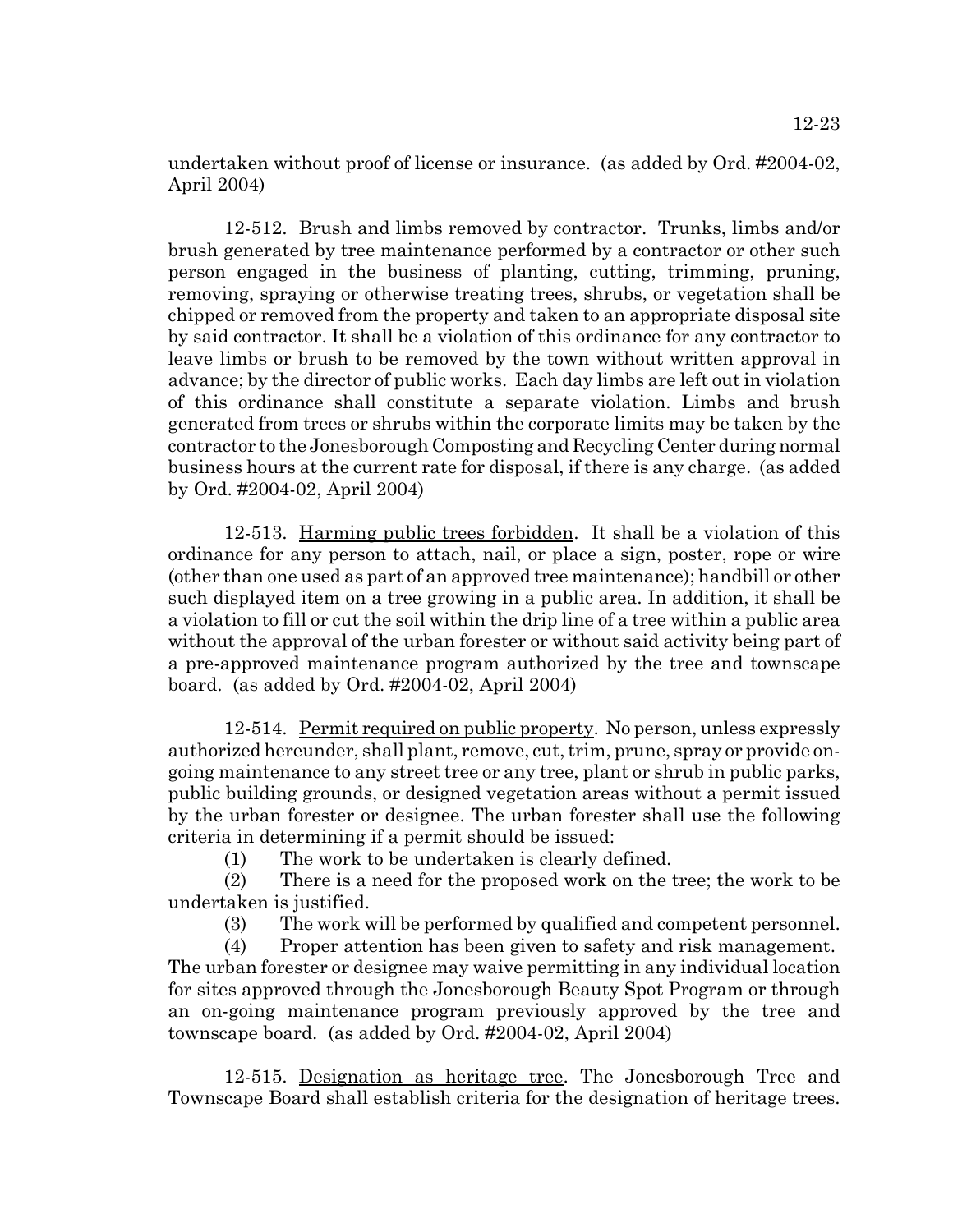The criteria developed shall include the voluntary cooperation of the property owner on which the tree is located. (as added by Ord. #2004-02, April 2004)

12-516. Permit required for heritage trees. A permit from the urban forester is required before any tree maintenance is undertaken on a tree formally designated as a heritage tree. (as added by Ord. #2004-02, April 2004)

12-517. Tree topping prohibited in public areas. Tree topping, as defined in § 12-503 of this chapter, is prohibited in public areas without the written approval of the urban forester, and the practice is expressly discouraged on private property as well. Utility line maintenance involving trees on public right-of-ways without the approval of the urban forester or under a preapproved agreement will be restricted to the extent allowed under state law. (as added by Ord. #2004-02, April 2004)

12-518. Trees in buffer zones, setbacks, and open spaces. Trees that are located within the setbacks, buffer strip areas, drainage ways, designated open space areas, or other such required or dedicated spaces or areas within a development, as defined in the Jonesborough Stormwater Management, Erosion and Sedimentation Control Ordinance in § 11-203 shall not be cut or otherwise damaged or destroyed without the formal approval of the Jonesborough Planning Commission. Developers, as defined in § 11-203 of the stormwater management, erosion and sedimentation control ordinance, must show why it is necessary to remove trees in areas where tree and landscape plantings are required in §§ 11-610 -- 11-614 of the Jonesborough Landscape Ordinance. (as added by Ord. #2004-02, April 2004)

12-519. Comprehensive management plan/standards and guidelines. The Jonesborough Tree and Townscape Board under the guidance of the urban forester shall develop and adopt an urban forest management plan for town owned properties which shall include:

(1) A clear concise and comprehensive statement of policies and objectives,

(2) A set of standards and guidelines for the planting, maintenance and protection of trees, plants and shrubs in public areas,

- (3) Inventory of existing trees in public areas,
- (4) Identification of planting sites,
- (5) Planting priorities.
- (6) Street tree renewal plan. (as added by Ord. #2004-02, April 2004)

12-520. Tree size specifications. Trees planted as a requirement through the Jonesborough Landscape Ordinance or through an approved plan in public areas shall meet the size requirements specified in § 11-608 of the Landscape Ordinance. (as added by Ord. #2004-02, April 2004)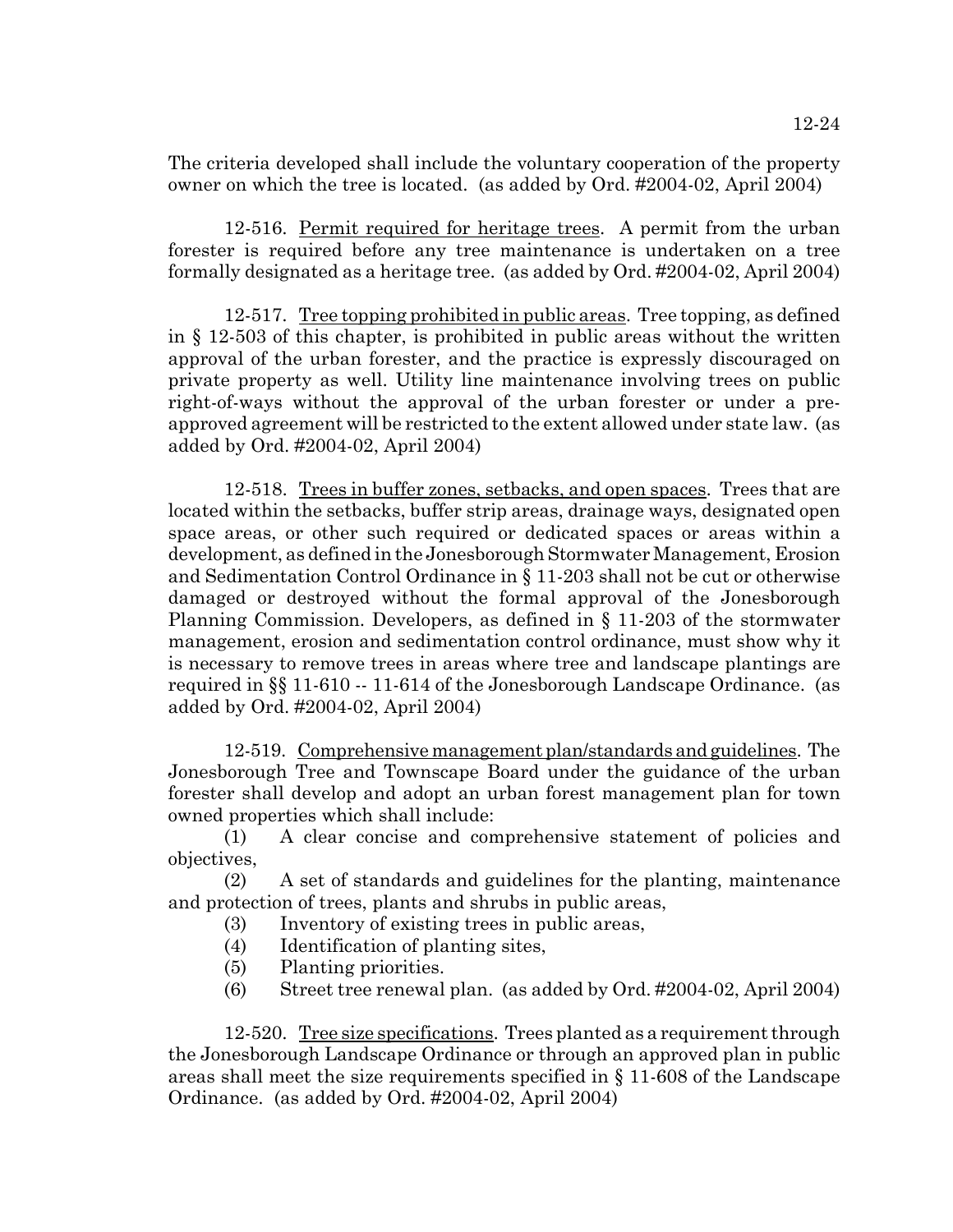12-521. List of acceptable trees. As a general rule, trees planted in developments as defined in 11-203 of the Jonesborough Landscape and Stormwater ordinances, and trees planted in public areas should be indigenous or native, non-invasive, not particularly susceptible to insects and disease, longliving and require little care. A list of acceptable trees will be prepared by the urban forester or his/her designee, approved by the tree and townscape board, and maintained by the building inspector. As stated in § 11-608(2) of the Landscape Ordinance, trees not found on the list of acceptable species will not be counted toward the required plantings unless presented to the planning commission for approval (initially through tree and townscape board) with documentation from a landscape architect or other similarly trained specialist, justifying the species proposed. (as added by Ord. #2004-02, April 2004)

12-522. Community education. The tree and townscape board through the assistance of the urban forester, the local extension service, soil conservation service and other agencies, shall develop and present workshops to the general public to educate the residents of Jonesborough as well as contractors, engineers, surveyors, merchants, students, etc. and the various aspects of best management practices related to tree planting, care, maintenance, and protection. (as added by Ord. #2004-02, April 2004)

12-523. No liability inferred. Nothing contained in this chapter shall be deemed to impose any liability upon the town, its officers or employees, nor to relieve the owner of any private property from the duty to keep any tree, shrub, or plant on his/her property on under his/her control in such condition as to prevent it from constituting a hazard or an impediment to travel or vision upon any street or public area. (as added by Ord. #2004-02, April 2004)

12-524. Penalty. Any person who violates any provision of this chapter shall be guilty of a misdemeanor punishable by a fine not to exceed the limits of state law, with each and everyday constituting a separate offense. (as added by Ord. #2004-02, April 2004)

12-525. Enforcement. The Jonesborough Public Safety Director and Jonesborough Building Inspector, and the Jonesborough Urban Forester or his/her designee are hereby charged with the responsibility for the enforcement of this ordinance and may serve notice to any person in violation thereof or institute legal proceedings as may be required, and the town attorney is hereby authorized to institute appropriate proceedings to that end. (as added by Ord. #2004-02, April 2004)

12-526. Severability. Should any part or provision of this ordinance be declared by a court of competent jurisdiction to be invalid, the same shall not affect the validly of the ordinance as a whole or any part thereof than the part held to be invalid. (as added by Ord. #2004-02, April 2004)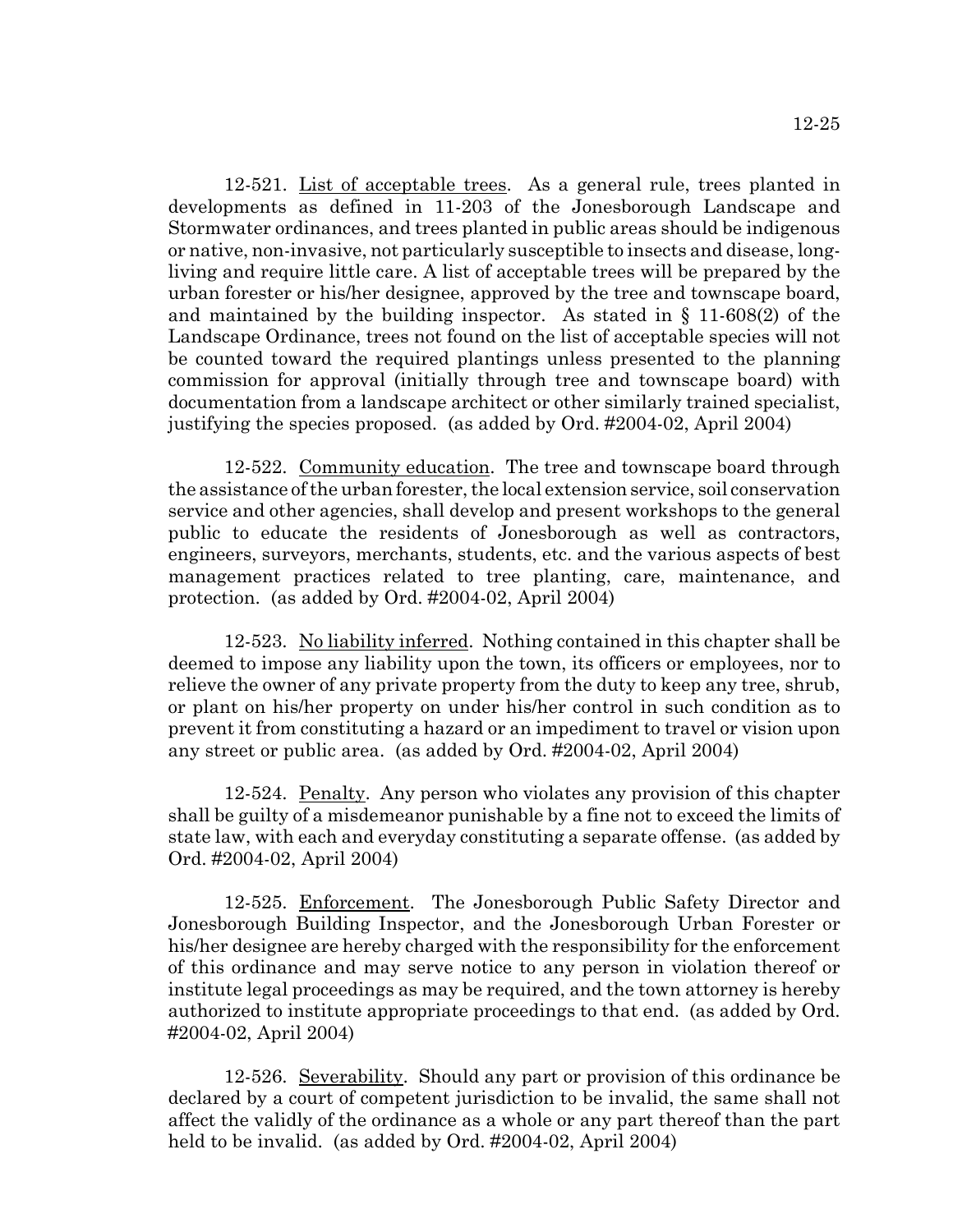## CHAPTER 6

## JONESBOROUGH HERITAGE TREE PROGRAM

## **SECTION**

- 12-601. Creation of Jonesborough Heritage Tree Program.
- 12-602. Program purpose.
- 12-603. Intent to incorporate a conservation easement pursuant to T.C.A. 66-9-301 in heritage tree program.
- 12-604. Jonesborough Tree and Townscape Board to recommend policies and oversee program.
- 12-605. Limitation on funds designed for use in the heritage tree program.

12-601. Creation of Jonesborough Heritage Tree Program. There shall be a Jonesborough Heritage Tree Program ("the program") established by the board of mayor and aldermen and overseen through the Jonesborough Tree and Townscape Board. Rule making authority shall remain vested in the board of mayor and aldermen which will approve all policy and regulatory decisions within the program. (as added by Ord. #2005-08, March 2005)

12-602. <u>Program purpose</u>. The purpose of the Jonesborough Heritage Tree Program is to contribute to the welfare and aesthetics of the community and retain the great historical and environment value of those trees falling under the program. (as added by Ord. #2005-08, March 2005)

12-603. Intent to incorporate a conservation easement pursuant to T.C.A. 66-9-301 in heritage tree program. It is the intent of the board of mayor and aldermen to incorporate a conservation easement as provided for in Tennessee Code Annotated, § 66-9-301 et. seq. into each agreement with a property owner under the Jonesborough Heritage Tree Program to insure appropriate levels of control on behalf of the town and to provide the property owner with a level of incentive to participate in the program. (as added by Ord. #2005-08, March 2005)

12-604. Jonesborough Tree and Townscape Board to recommend policies and oversee program. It shall be the responsibility of the Jonesborough Tree and Townscape Board to develop and oversee the Jonesborough Heritage Tree Program and recommend to the board of mayor and aldermen a heritage tree designation criteria for use in determining what constitutes a heritage tree under the program, a process for nomination of a heritage tree, any sponsorship fees, a form of conservation easements, both the town's and property owner's responsibilities under the program, and other aspects of the program the tree and appearance board request be incorporated into the guidelines of the program. Additionally, the tree and townscape board shall recommend changes from time to time in the policy governing the heritage tree fund to the board of mayor and aldermen. (as added by Ord. #2005-08, March 2005)